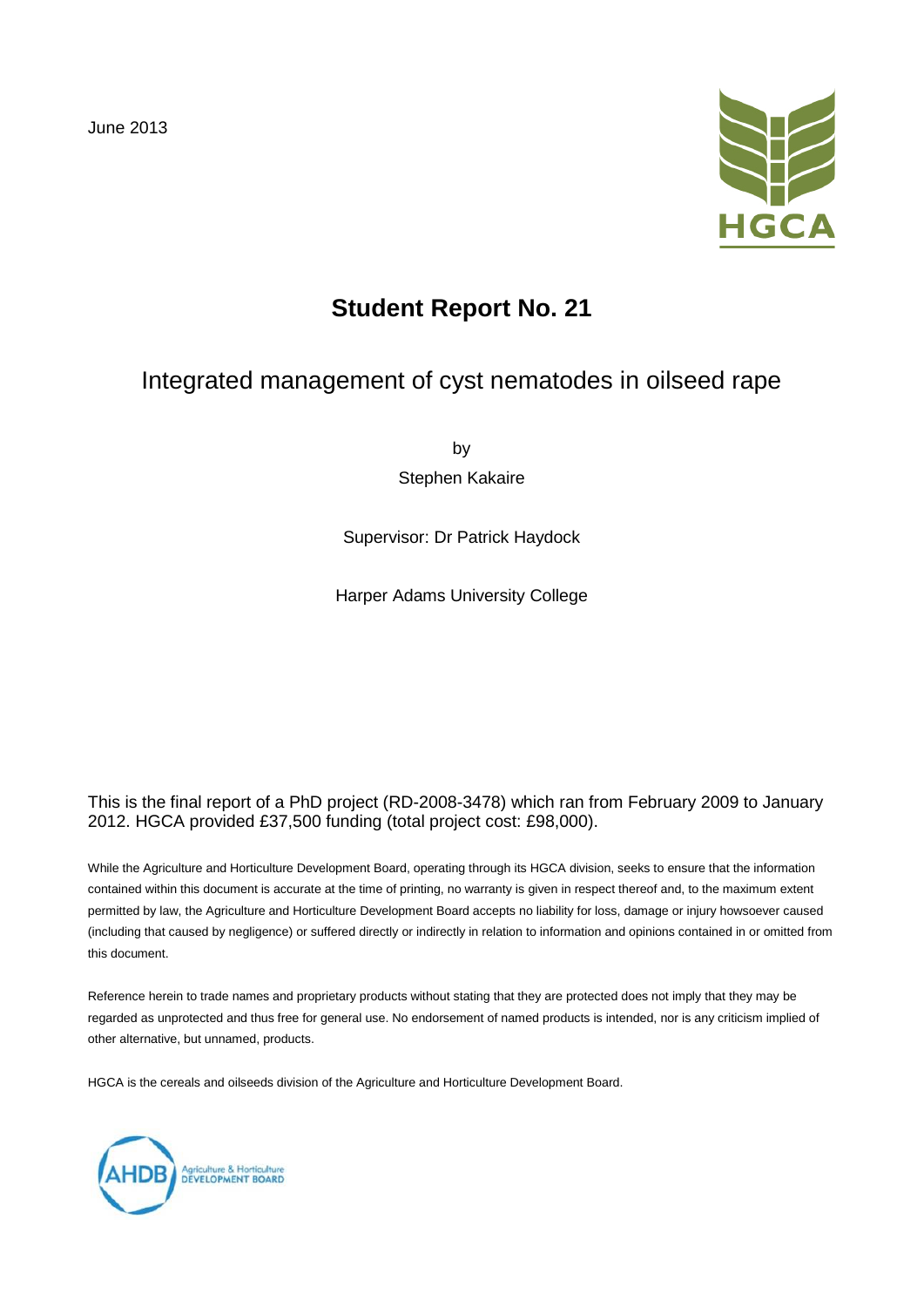## **CONTENTS**

| 1. |        |                                                                          |  |  |  |  |
|----|--------|--------------------------------------------------------------------------|--|--|--|--|
| 2. |        |                                                                          |  |  |  |  |
|    | 2.1.   |                                                                          |  |  |  |  |
|    | 2.2.   |                                                                          |  |  |  |  |
|    | 2.3.   |                                                                          |  |  |  |  |
|    | 2.3.1. |                                                                          |  |  |  |  |
|    | 2.3.2. |                                                                          |  |  |  |  |
|    | 2.3.3. |                                                                          |  |  |  |  |
|    | 2.3.4. |                                                                          |  |  |  |  |
|    | 2.3.5. |                                                                          |  |  |  |  |
|    | 2.3.6. |                                                                          |  |  |  |  |
|    | 2.3.7. |                                                                          |  |  |  |  |
|    | 2.3.8. |                                                                          |  |  |  |  |
| 3. |        |                                                                          |  |  |  |  |
|    | 3.1.   | Survey of the distribution of H. schachtii and H. cruciferae in OSR-     |  |  |  |  |
|    |        |                                                                          |  |  |  |  |
|    | 3.1.1. |                                                                          |  |  |  |  |
|    | 3.1.2. |                                                                          |  |  |  |  |
|    | 3.2.   | Oilseed rape cultivar host status, yield and cyst nematode               |  |  |  |  |
|    |        |                                                                          |  |  |  |  |
|    | 3.3.   | Effect of temperature on the life cycle of H. schachtii infecting OSR 12 |  |  |  |  |
|    | 3.4.   | The number of generations completed during the growing season 13         |  |  |  |  |
| 4. |        |                                                                          |  |  |  |  |
|    | 4.1.   |                                                                          |  |  |  |  |
|    | 4.2.   | Population density estimation and egg viability assessment  14           |  |  |  |  |
|    | 4.3.   |                                                                          |  |  |  |  |
|    | 4.4.   | Oilseed rape cultivar host status, yield and cyst nematode               |  |  |  |  |
|    |        |                                                                          |  |  |  |  |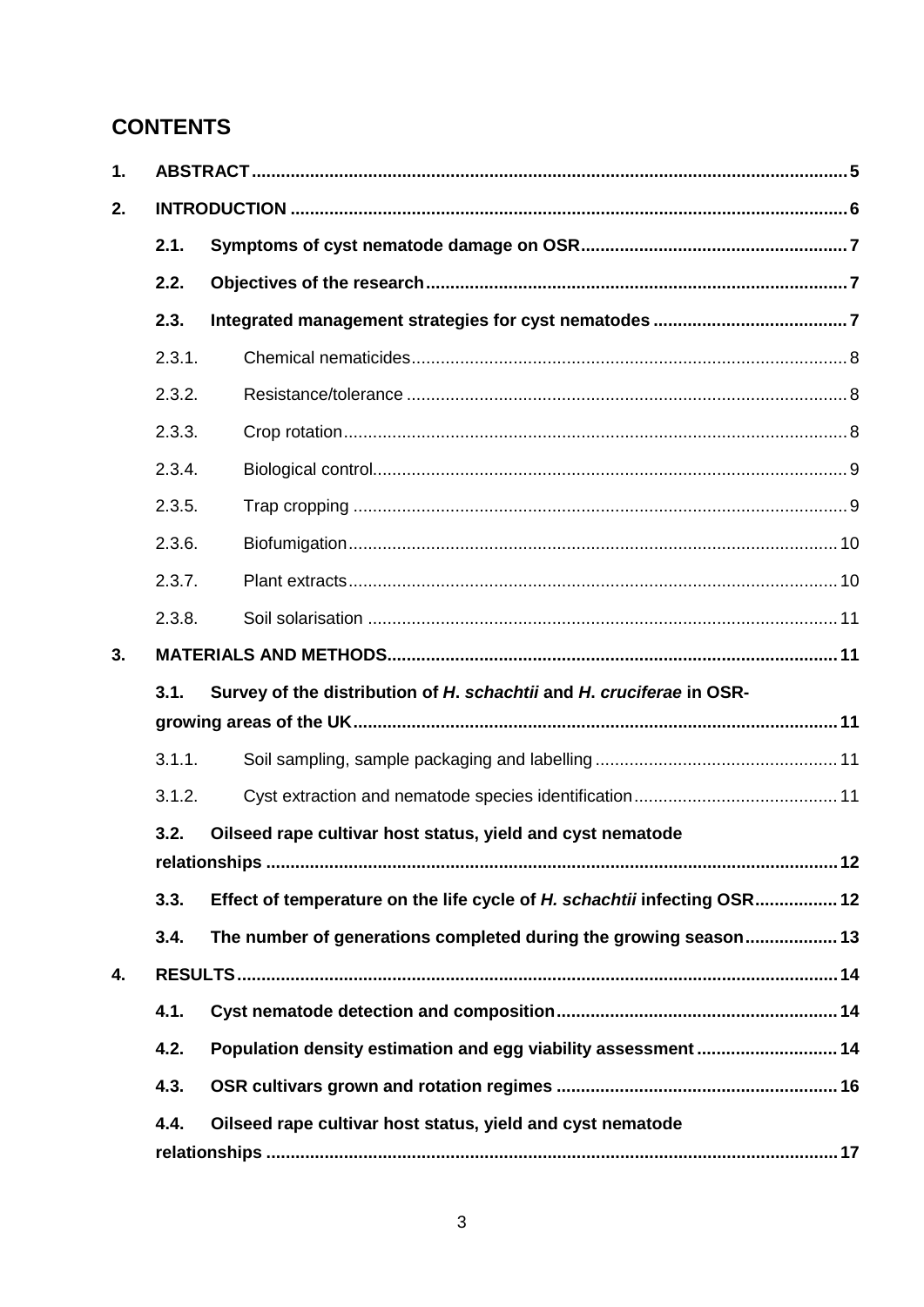|    | 4.4.1.                                                                    |                                                                            |  |  |  |  |  |
|----|---------------------------------------------------------------------------|----------------------------------------------------------------------------|--|--|--|--|--|
|    | 4.4.2.                                                                    | Relationship between multiplication rate and initial population density 18 |  |  |  |  |  |
|    | 4.4.3.                                                                    |                                                                            |  |  |  |  |  |
|    | 4.5.                                                                      | Effect of temperature on the life cycle of H. schachtii infecting OSR 21   |  |  |  |  |  |
|    | The number of generations of H. schachtii completed on OSR during<br>4.6. |                                                                            |  |  |  |  |  |
|    |                                                                           |                                                                            |  |  |  |  |  |
|    | 4.6.1.                                                                    |                                                                            |  |  |  |  |  |
| 5. |                                                                           |                                                                            |  |  |  |  |  |
|    | 5.1.                                                                      |                                                                            |  |  |  |  |  |
| 6. |                                                                           |                                                                            |  |  |  |  |  |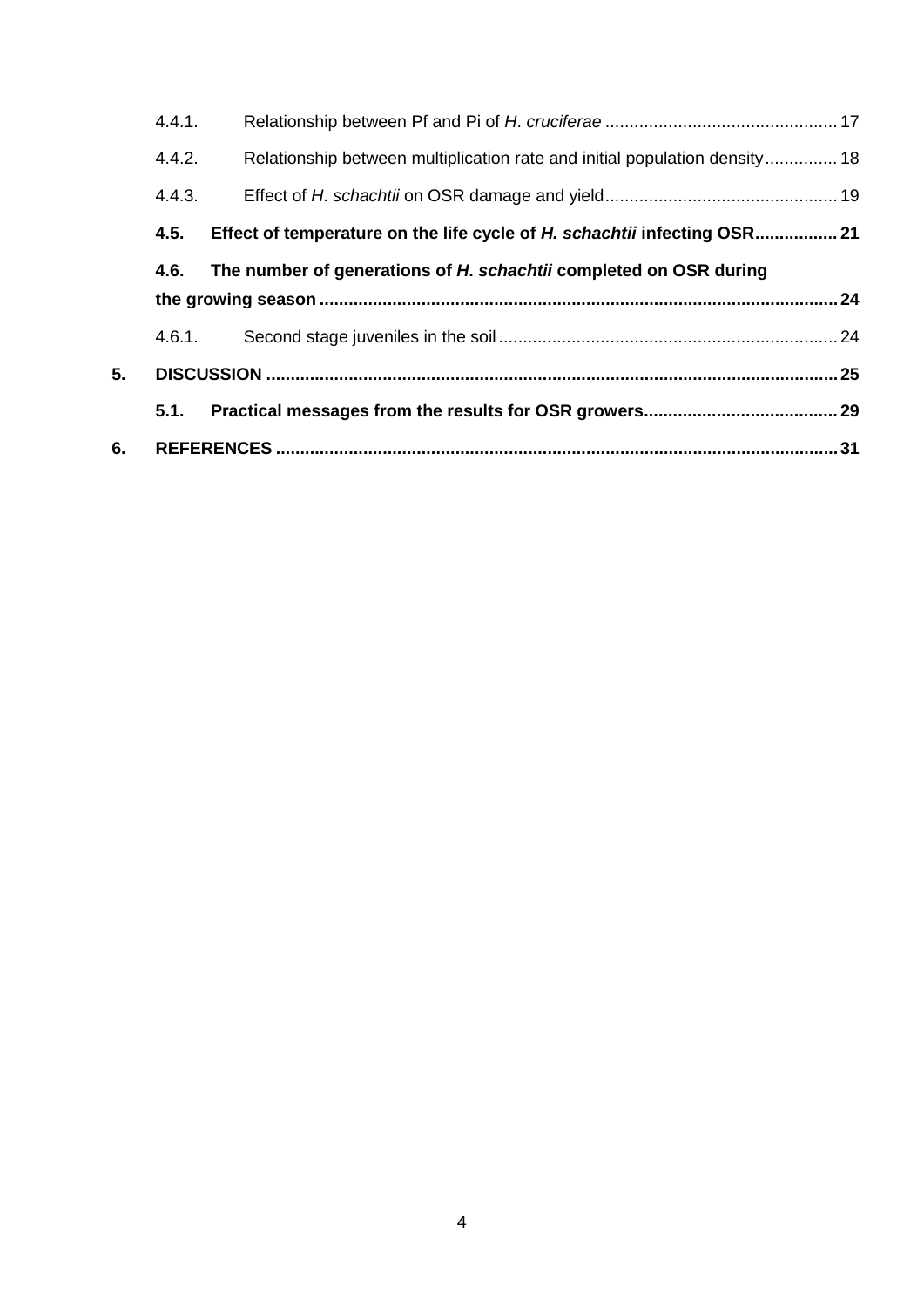## **1. ABSTRACT**

Oilseed rape (OSR) production in the UK has increased markedly since the 1970s. This has led to reduced rotation lengths with potential for increased damage and yield loss by the two OSR cyst nematode species; the brassica cyst nematode (*Heterodera cruciferae*) and the sugar beet cyst nematode (*H*. *schachtii*). This project aimed to: assess the distribution and potential yield losses caused by cyst nematodes in OSR, provide management advice to minimise current and future crop losses and investigate the effect of temperature on *H. schachtii* development.

A survey for the two cyst nematode species was conducted in OSR-growing areas of the UK, whilst glasshouse and polytunnel experiments were conducted to investigate the host status of five of the most popular UK OSR cultivars (cvs), and the relationship between initial population densities of *H*. *schachtii*, *H*. *cruciferae* and yield. Water bath and outdoor pot experiments were conducted to investigate the effect of temperature on the life cycle of *H*. *schachtii*, and the number of generations completed by *H*. *schachtii* on OSR during the growing season.

Cyst nematode species *H*. *schachtii* (70%), the cereal cyst nematode (*H*. *avenae* complex) (19%) and the potato cyst nematode (PCN) (*Globodera pallida*) (10%) were detected in14% of the 221 survey samples, whilst 11% of the samples contained a mixture of both *H*. *schachtii* and *G*. *pallida*. The population densities were generally low with 85% of the samples having less than 10 eggs g<sup>-1</sup> of soil, whilst *H. cruciferae* was not detected in any of the samples.

The winter OSR cvs Flash and DK Cabernet were more susceptible to cyst nematode damage than cvs ES Astrid, Castille and Catana respectively.

Temperature influenced the development of *H*. *schachtii* with the duration of the life cycle ranging between three and six weeks. The optimum temperature for development ranged between 20.5 and 32.2°C, whilst at least two generations of *H*. *schachtii* were completed during the growing season.

These results indicate that, given the high potential for nematode multiplication at low population densities and the rising UK soil temperatures, coupled with the low resistance of current OSR cvs, agronomic practices may lead to build-up of high cyst nematode population densities in the future.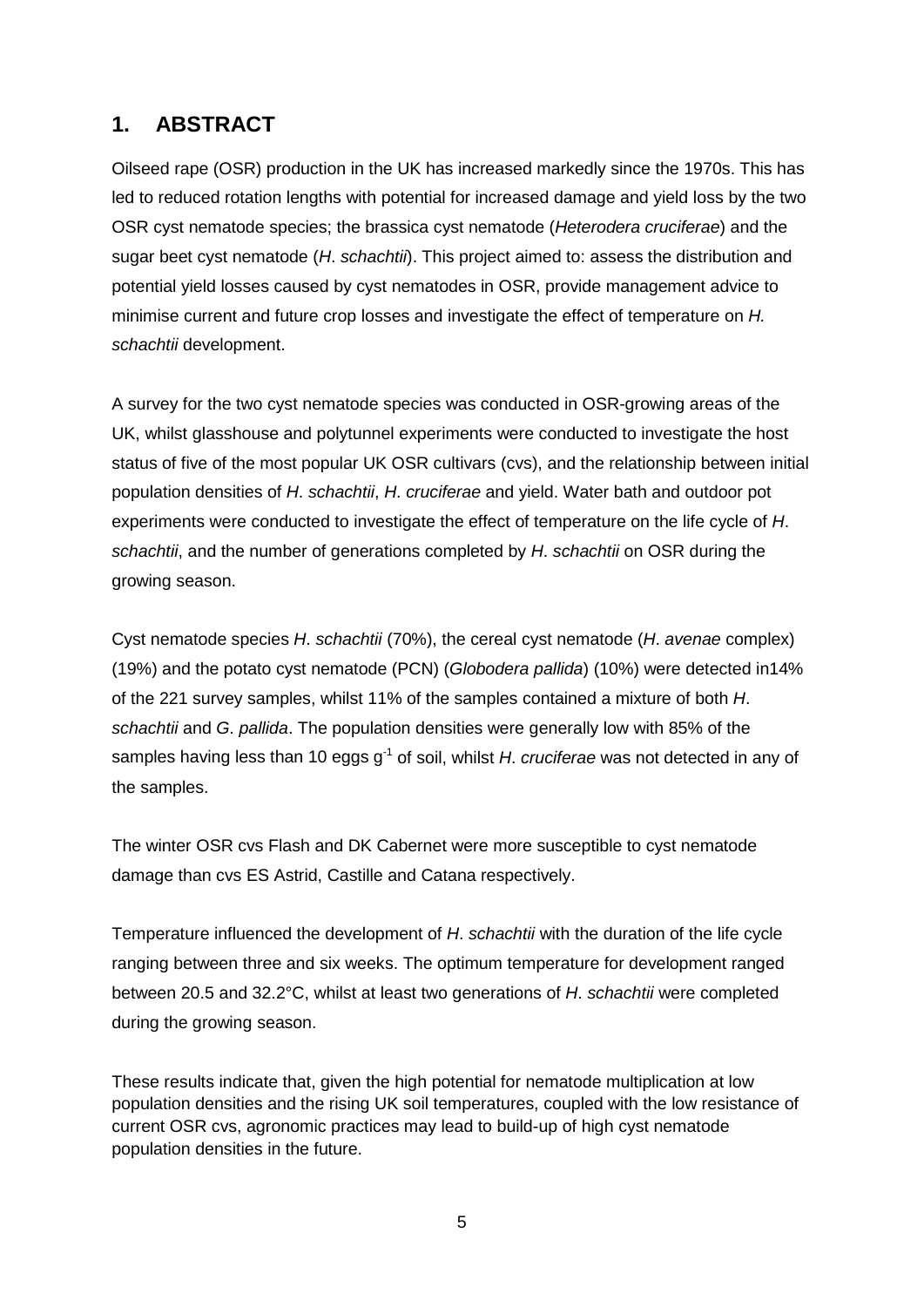## **2. INTRODUCTION**

The area under OSR production in the UK has been progressively increasing since the early 1970s, and has varied from 6,500 ha (Bunting, 1984; Evans and Russell, 1993) to the current 705,000 ha (DEFRA, 2011).The latter hectarage accounts for 2.8 million tonnes of UK OSR production (DEFRA, 2011). Oilseed rape (12.9%) has become the third most important crop cultivated in the UK after winter wheat (47%) and spring barley (13%), and is worth £400 million per annum (Twinning and Clarke, 2009). The driving factors for the increasing hectarage of OSR include: the high financial returns from the crop, the increasing demand for the crop as a source of vegetable cooking oil and the Renewable Transport Fuel Obligation (RTFO) (EU directive 2003/30/EC), among other uses (Anon, 2011). The RTFO initially required the substitution of transport fuels by biofuel by 2% prior to 2005 and 5.75% by 2010 (DEFRA, 2003). The directive aimed to reduce the use of fossil fuels and lower the carbon foot print (CFP) from the transport sector in order to lessen environmental degradation (De Vries *et al*., 2008). The RTFO was later replaced by a new EU directive (2009/28/EC) targeting 12% substitution of transport fuels with biofuels by 2020 (McMeekin, 2010). As a result, there has been an increasing demand for OSR which has led to a reduction in rotation lengths and a subsequent build-up of pests and diseases and increased disease-associated yield loss (Berry and Spink, 2006). Rotation lengths have reduced from one year of OSR in six of cereals and/or pulses which was practised in the mid 1980s (Evans, 1984), to less than one year in two currently practised by some growers in the UK (S. Kakaire, personal observation).

Evans (1984) predicted an increase in crop losses resulting from cyst nematode damage following an increase in OSR hectarage. Oilseed rape cyst nematodes are presumed to play a key role in OSR yield decline and the duration of their life cycles is temperaturedependant. The rising soil temperatures in the UK (Carter *et al*., 2000; Subedi and Fullen, 2009) could shorten generation times of these cyst nematodes which could potentially increase their damage to OSR. Agronomic factors including poor timing of drilling, insufficient pest and disease management and weeds, among others, have also adversely affected OSR yield. As a result, mean OSR yields have remained sub-optimal since the 1980s despite the potential yield of winter cvs being inherently higher (6.5 t ha<sup>-1</sup>) (Berry and Spink, 2006; Mills *et al*., 2009).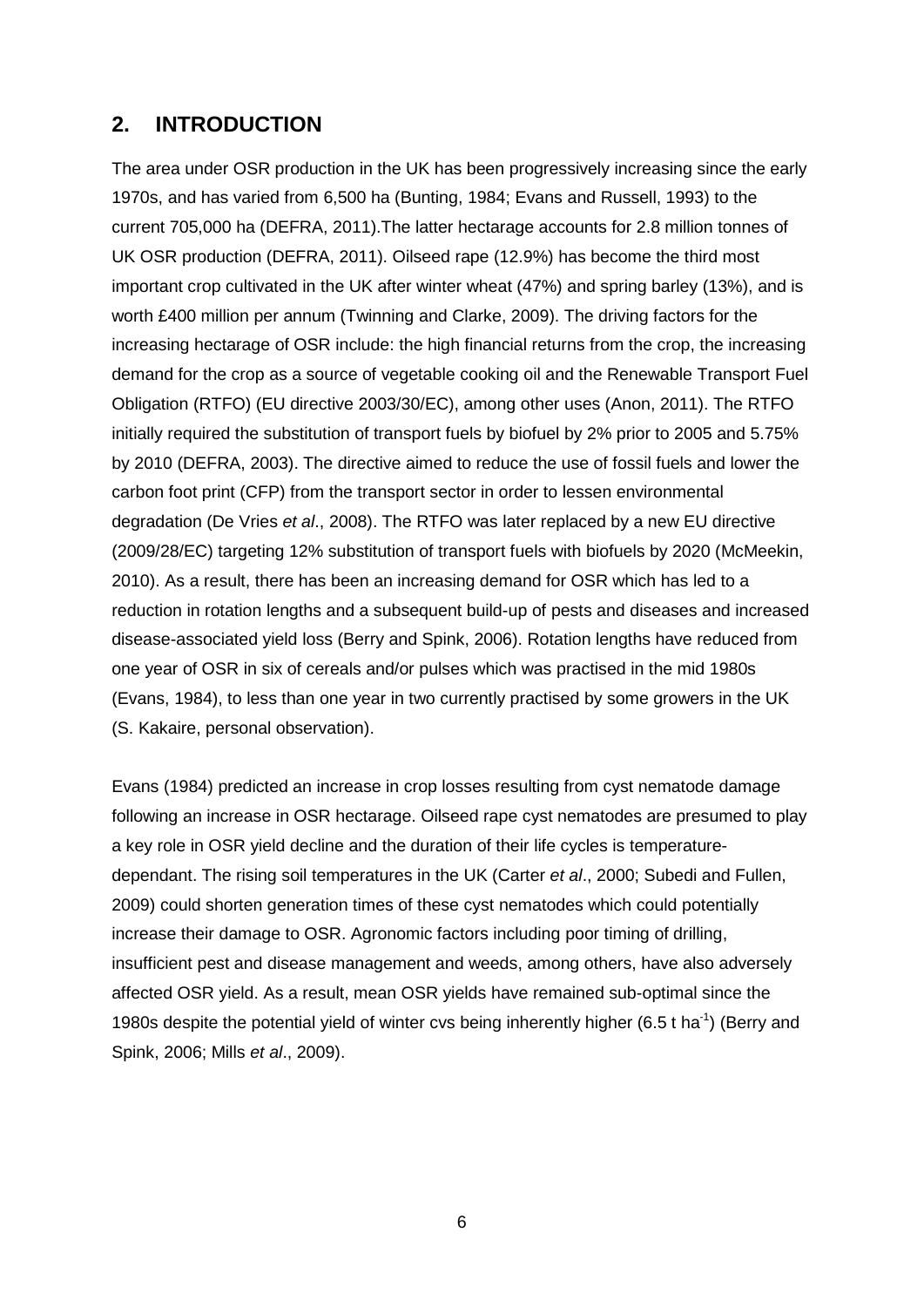## **2.1. Symptoms of cyst nematode damage on OSR**

Oilseed rape plants infected with *H*. *cruciferae* and *H. schachtii* manifest patchy growth (Sykes and Winfield, 1966) and lateral root proliferation (Harris and Evans, 1988), which appear in late October to early November in winter crops (Bowen, 1988). In severe cases, death of the plants may eventually occur (Harris and Winfield, 1985; Winfield, 1992) (Figure 1).



**Figure 1.** Field symptoms of cyst nematode infection in oilseed rape: patchy growth, plant death and lateral root proliferation.

## **2.2. Objectives of the research**

- To assess UK distribution and yield losses caused by cyst nematodes in OSR and provide integrated management advice to minimise current and future crop losses
- To establish the extent of nematode resistance/tolerance in five of the most popular UK OSR cvs
- To investigate the effect of temperature on cyst nematode development

## **2.3. Integrated management strategies for cyst nematodes**

Understanding the biology, physiology and biochemistry of plant-parasitic nematodes (PPNs) forms the basis for the determination of appropriate control strategies (Perry, 1994). Modern management of cyst nematodes involves a combination of methods including: nematicides, resistant and/or tolerant cvs, rotation with non-host crops, trap cropping, biocontrol and biofumigation using mustards and oil radish (Hillnhütter *et al*., 2011). The Integrated Pest Management (IPM) approach is employed to offset limitations of individual management methods and involves the simultaneous application of two or more methods with complementary effects which ultimately produce a synergistic reduction in yield loss and nematode Pi's which could infect subsequent crops (Trudgill *et al*., 2003).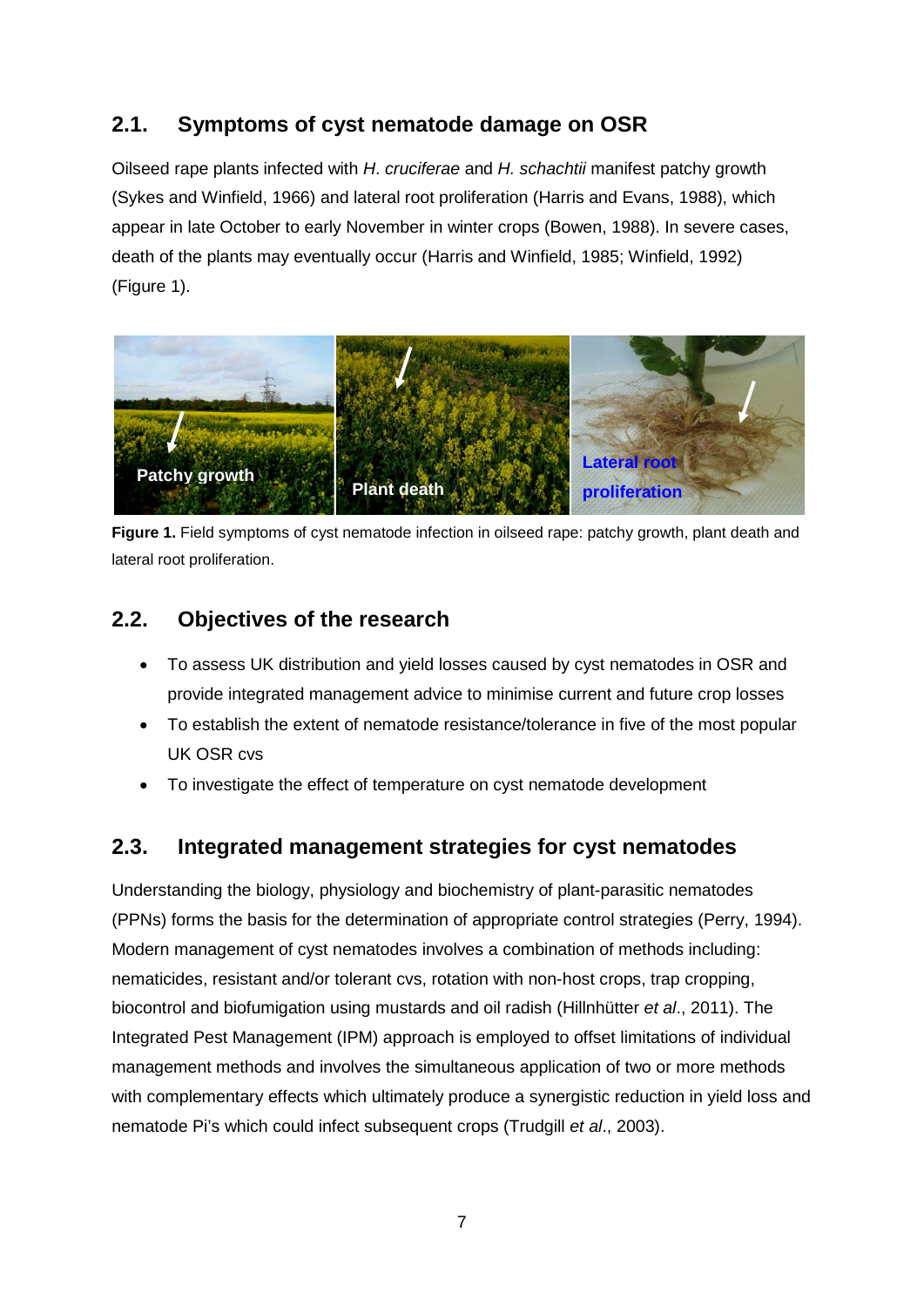#### **2.3.1. Chemical nematicides**

Chemical nematicides have been widely used in the management of PPNs, especially the potato cyst nematodes (PCN), for many years. However, as a result of increasing environmental concerns, their use within the European Union is being restricted under EU directives 91/414/EEC (Europa, 1991) and EC 1107/2009. No chemical nematicides have been approved for use in the management of OSR cyst nematodes which implies that nonchemical alternatives have to be explored (Caswell-Chen *et al*., 1992). However, since potatoes are grown in rotation with OSR, Metam sodium (Noling, 1997) and other nematicides, which are used in PCN management, may inadvertently control OSR cyst nematodes.

#### **2.3.2. Resistance/tolerance**

Resistance refers to the ability of a plant to prevent or reduce nematode invasion, development or multiplication (Trudgill, 1986; 1991), whilst tolerance is the inherent potential of plants to compensate for the damage caused by cyst nematode infection, by maintaining good plant growth and yield (Evans and Haydock, 1990; Haydock and Evans, 1998). The use of cultivar resistance/tolerance as management measures for PPNs is a good strategy as it is cost effective, does not require training or specialised machinery/equipment, has no known toxic effects to the environment and helps reduce rotation lengths in cropping cycles (Trudgill, 1991).

### **2.3.3. Crop rotation**

The principle of cyst nematode management by crop rotation is based on the natural decline of the nematodes in the absence of host plants. If the rate of annual cyst nematode population density decline is constant, accurate prediction of the length of the rotation necessary to lower the population density to below economic threshold level is possible. This is because a high population decline would require a longer crop rotation period with nonhost plants to reduce the population density to below the tolerance limit (Griffin, 1988). Crop rotation is an economically feasible and environmentally-friendly option for cyst nematode management, and allows incorporation of non-host plants into the cropping sequence (Schmitt and Ferris, 1998). However, this method requires multiple seasons of growing nonhost crops before host crops are planted again on the same fields. Knowledge of the nematode host range is essential for crop rotation to be effective. Maximum benefit derived from non-host crops may necessitate leaving nematode-infested land under fallow for long periods (Haydock and Evans, 1998); however, in some cases, nematodes can adapt to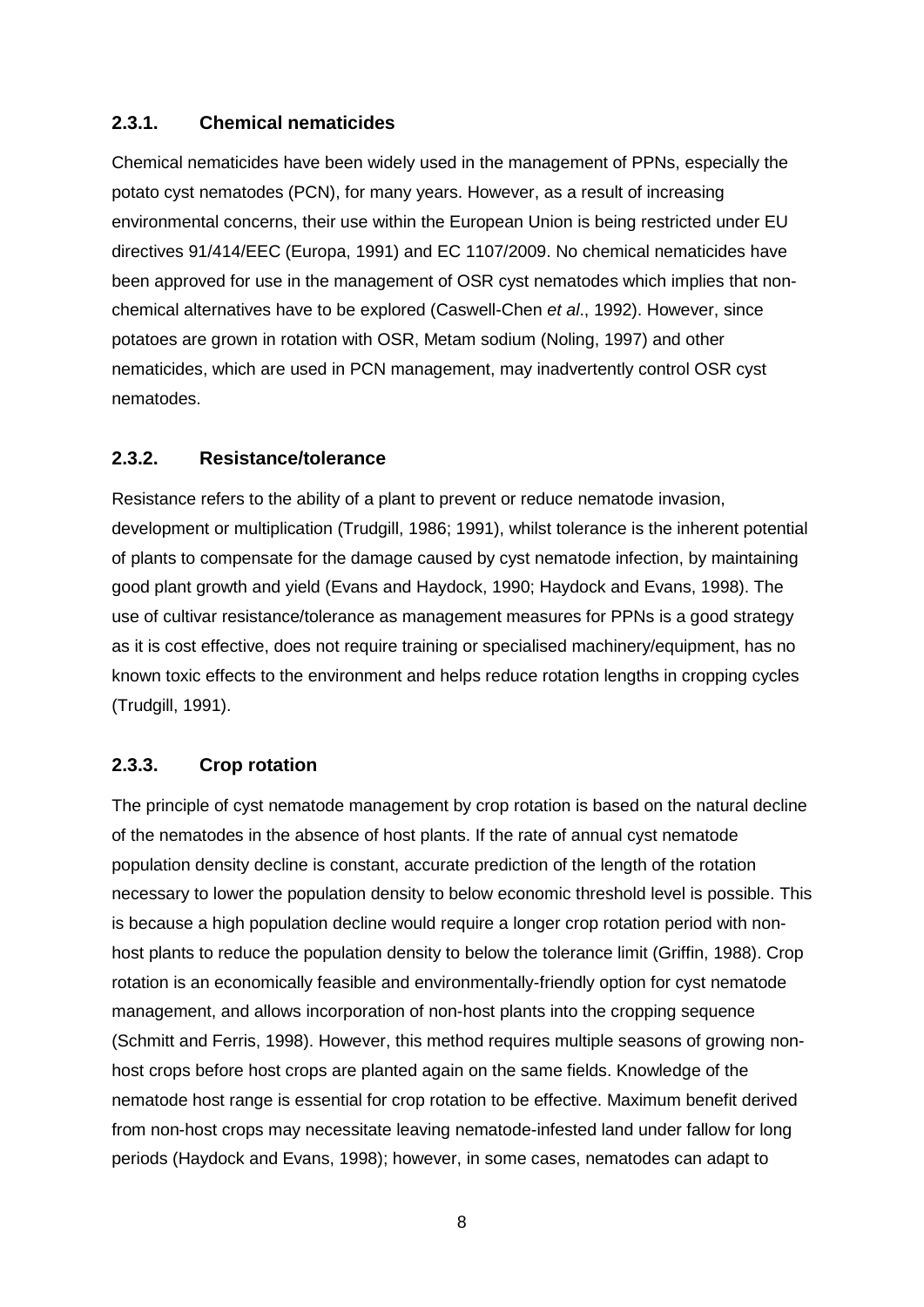survival in the absence of host plants (Schmitt and Ferris, 1998). Care should also be taken to remove all potential host plants including volunteers and weeds if maximum nematode decline is to be attained through crop rotation (Haley, 2004). However, nematode decline rates vary between sites depending on environmental and other factors as well as nematode species.

#### **2.3.4. Biological control**

Since many of the methods used against cyst nematodes are either not economically feasible or are harmful to the environment, biological control using natural enemies of the nematodes is a suitable alternative (Mennan *et al*., 2005). Biological control has great potential for managing cyst nematodes in many agricultural systems whereby microorganisms that occur naturally in the soil facilitate the rate of population density decline by parasitising cyst nematode eggs or preventing females from laying eggs (Mennan *et al*., 2005). Fungal parasites such as *Pochonia chlamydosporia* (Kerry, 1987) and *Fusarium oxysporum* (Mennan *et al*., 2005), collembolan (springtails) cyst predators (Murphy and Doncaster, 1957) and bacterial parasites such as *Pasteuria nishizawae* and fluorescent *Pseudomonas* spp. (Aksoy and Mennan, 2004) have been implicated in the natural decline of cyst nematodes. Natural decline in cyst nematode population densities can also occur due to in-egg mortality as a result of partial hatch of the second stage juveniles (J2) following brief exposure to HPRD, which become vulnerable to unfavourable environmental conditions (Forrest, 1989; Haley, 2004).

#### **2.3.5. Trap cropping**

Trap crops stimulate large scale cyst nematode J2 to hatch but inhibit syncytia establishment hence the nematodes fail to multiply and eventually die (Fleming *et al*., 1998). Trap cropping involves the use of cyst nematode host plants to elicit J2 hatch and the plants are later destroyed before the nematodes complete their life cycles in the roots (Holgardo and Magnusson, 2010). Trap crops have been reported to reduce nematode population densities by 80% (Haydock and Evans, 1998). Oil radish and mustards have proved effective in reducing *H*. *schachtii* population densities in the field (Stefanovska and Pidlisnyuk, 2009), whilst sticky nightshade has been reported to reduce PCN population densities by 77% (Scholte and Vos, 2000). However, the major limitation to the widespread use of sticky nightshade is the need to grow the plants for an entire season if they are to be effective (Timmermans *et al*., 2006). This is not very popular with growers as it is not economically feasible to keep productive land under a non-economic crop for an entire growing season.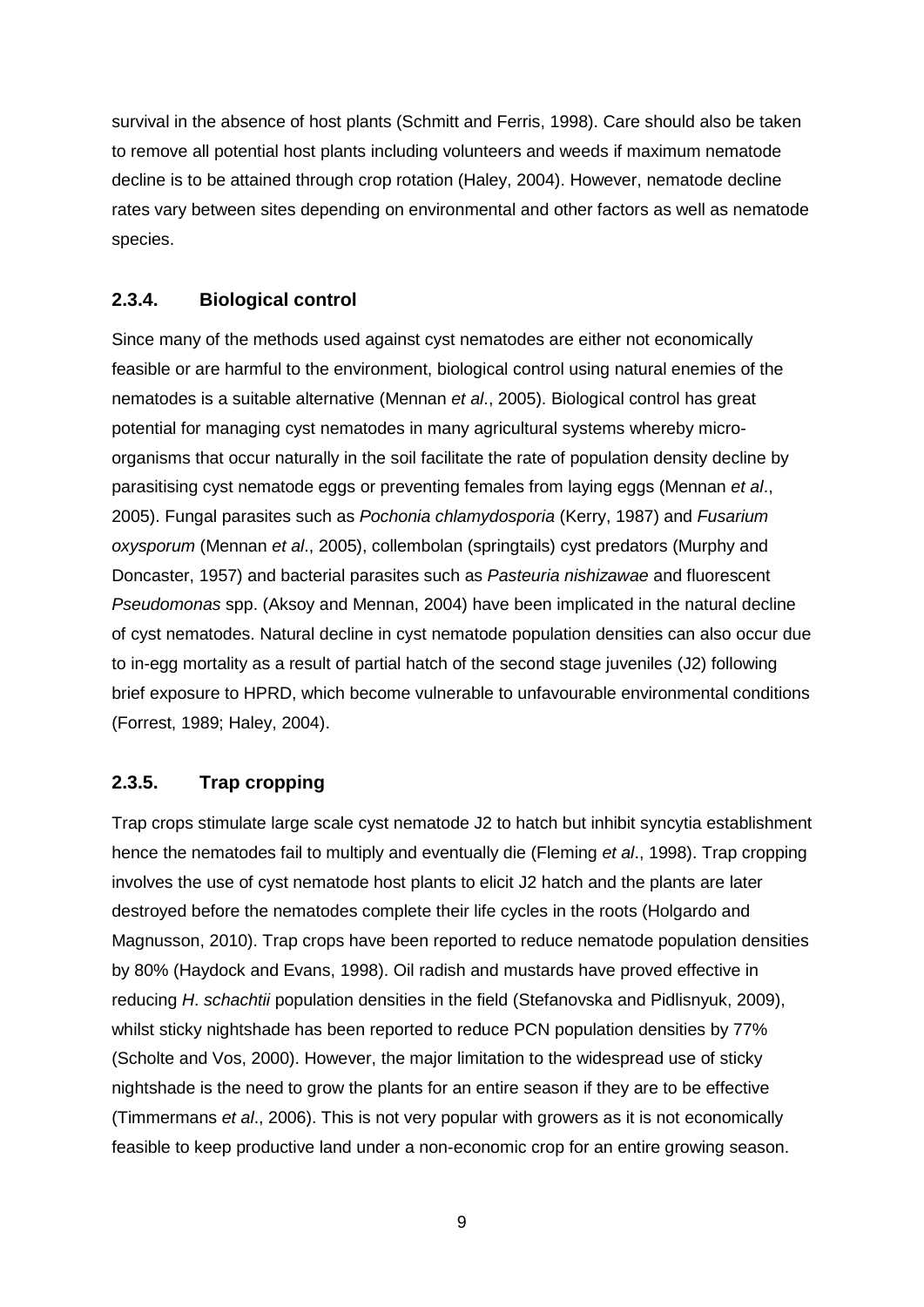#### **2.3.6. Biofumigation**

Biofumigation is increasingly being used because of its potential as an effective method in the management of soil-borne pests and diseases (Matthiessen and Kirkegaard, 2006). Biofumigation is the suppression of soil-borne plant pests and pathogens by compounds released when plant residues are hydrolysed (Kirkegaard *et al*., 1993). Oilseed brassica species including OSR and other cruciferous plants produce secondary compounds called glucosinolates (GSL) (Underhill, 1980). Glucosinolates, when exposed to the enzyme myrosinase during tissue damage, become hydrolysed to yield nitriles, epithionitriles (at low pH), thiocyanates and isothiocyanates (at high pH), which are toxic to soil micro-organisms (Fahey *et al*., 2001). However, the effectiveness of GSL depends on the type of brassica species used and the timing of application. The toxic potential of biofumigant crops is said to be greatest in young tissues (Halkier and Gershenzon, 2006) and at flowering time (Bellostas *et al.,* 2007). Lazzeri *et al*. (1993) reported that between 0.05 and 0.5 mg ml-1 of GSL in the presence of myrosinase enzyme controlled *H*. *schachtii* in sugar beet in Italy, whilst Tylka *et al*. (1997) reported irreversible inhibition of the soybean cyst nematode *H*. *glycines* J2 hatch in the USA on exposure to GSL. Buskov *et al*. (2002) observed 100% mortality of *G. rostochensis* J2 within 16 hours *in vitro* when myrosinase was mixed with 1 mg  $I^1$  of phenethylglucosinolate at a pH of 6.5, whilst Aires *et al.* (2009) demonstrated that PCN suppression in soil was dependent on total GSL concentration and the type of *brassica* species extract used. They observed that a total GSL concentration of 0.2  $\mu$  moles 100 g<sup>-1</sup> dry weight was sufficient to cause a significant reduction in the number of new *G. rostochiensis* cysts which were formed on potatoes 29 days after incorporation of the extracts. Lord *et al*. (2011) reported that three Indian mustard (*Brassica juncea*) lines (Nemfix, Fumus, and ISC I99) containing high concentrations of 2-propenylglucosinolate caused over 95% mortality of encysted eggs of *G. pallida* in polyethylene-covered soil after incorporation.

#### **2.3.7. Plant extracts**

Plant extracts have been in use for a long time (Cowan *et al*., 1999), but their popularity in plant pest and disease management has been increasing as a result of environmental concerns about the use of conventional pesticides. Plant extracts and essential oils have shown potential in the management of PPNs (Akhtar and Mahmood, 1994). However, the large scale use of plant extracts has been hampered by a number of limitations including: the cost of purification, transportation and application of large volumes of the extracts which are normally required to achieve the desired lethal concentrations (Chitwood, 2002). Some commonly used plant extracts include: marigolds (*Tergetes* spp.) (Chitwood, 2002), neem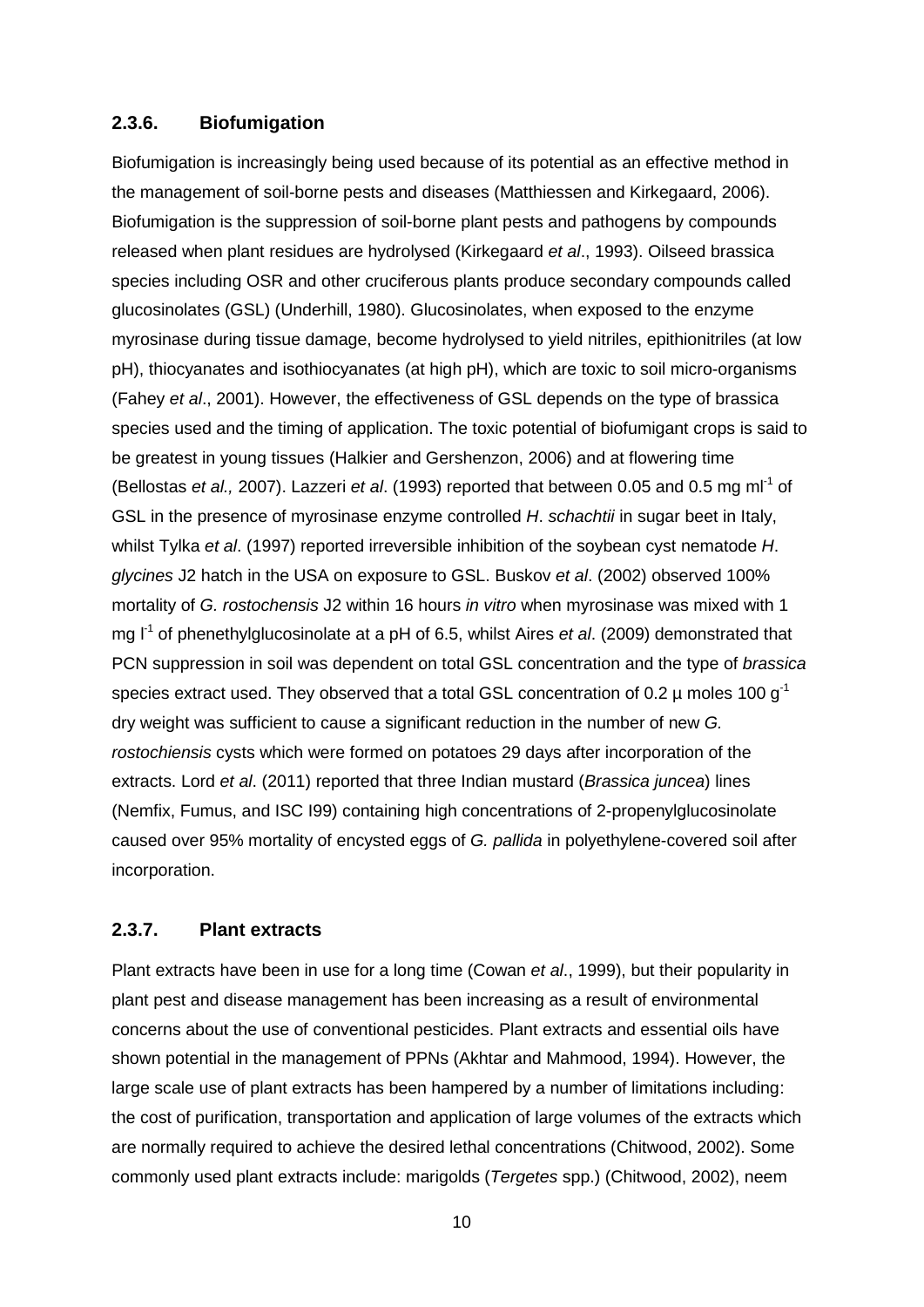(*Azadhrachta indica*) (Bhattacharya and Goswami, 1987), pyrethrum (*Chrysanthemum cinerariaefolium*) (Isman, 2006), dazitol (*Allyl isothiocyanate*) (Martin *et al*., 2007) and garlic (*Allium sativum* L.) (Block *et al*., 1992). Danquah (2012) showed that concentrations of garlic extract less than 137.6 µl ml<sup>-1</sup> stimulated *G. pallida* hatch by approx. 26% above the potato root leachate control.

### **2.3.8. Soil solarisation**

Soil solarisation is a promising method of PPNs management as it causes thermal death of the nematodes after exposure to high temperatures (D'Addabbo *et al*., 2005). The effectiveness of soil solarisation in nematode management is affected by a number of factors including: weather and climatic conditions (Wang *et al*., 2004; Wang and McSorley, 2008), intensity of sunlight, moisture, day length and soil structure (Coelho *et al*., 2001). This method of nematode management can only be more efficiently applied with sufficient knowledge of the relationship between nematode survival and duration of exposure at different temperatures (D'Addabbo *et al*., 2005).

## **3. MATERIALS AND METHODS**

# **3.1. Survey of the distribution of** *H***.** *schachtii* **and** *H***.** *cruciferae* **in OSR-growing areas of the UK**

### **3.1.1. Soil sampling, sample packaging and labelling**

Survey sites were selected on the basis of OSR cropping during the season preceding sampling. Soil sampling was conducted after crop harvest in July and August 2009/2010 as this is the period when mature cysts are more likely to be detected even under low field infestation. Soil samples were taken from a depth of 20 cm using a cheese corer-type soil auger with a half cylindrical blade measuring 20 x 2.5 cm in a grid pattern across the entire field. Each soil sample was composed of 50 cores which were homogenised by hand mixing prior to taking a sub-sample of 2.5 kg. The sub samples were packed in cotton cloth bags which were labelled with details including: grower's name, field location, GPS coordinates and a five-year cropping history.

### **3.1.2. Cyst extraction and nematode species identification**

Cysts were extracted from the soil according to the method of Trudgill *et al*. (1973) and the cyst nematode species present in each sample were identified using vulval cone top features following Mulvey (1972) and Jabbari and Niknam (2008). The J2 were hatched from the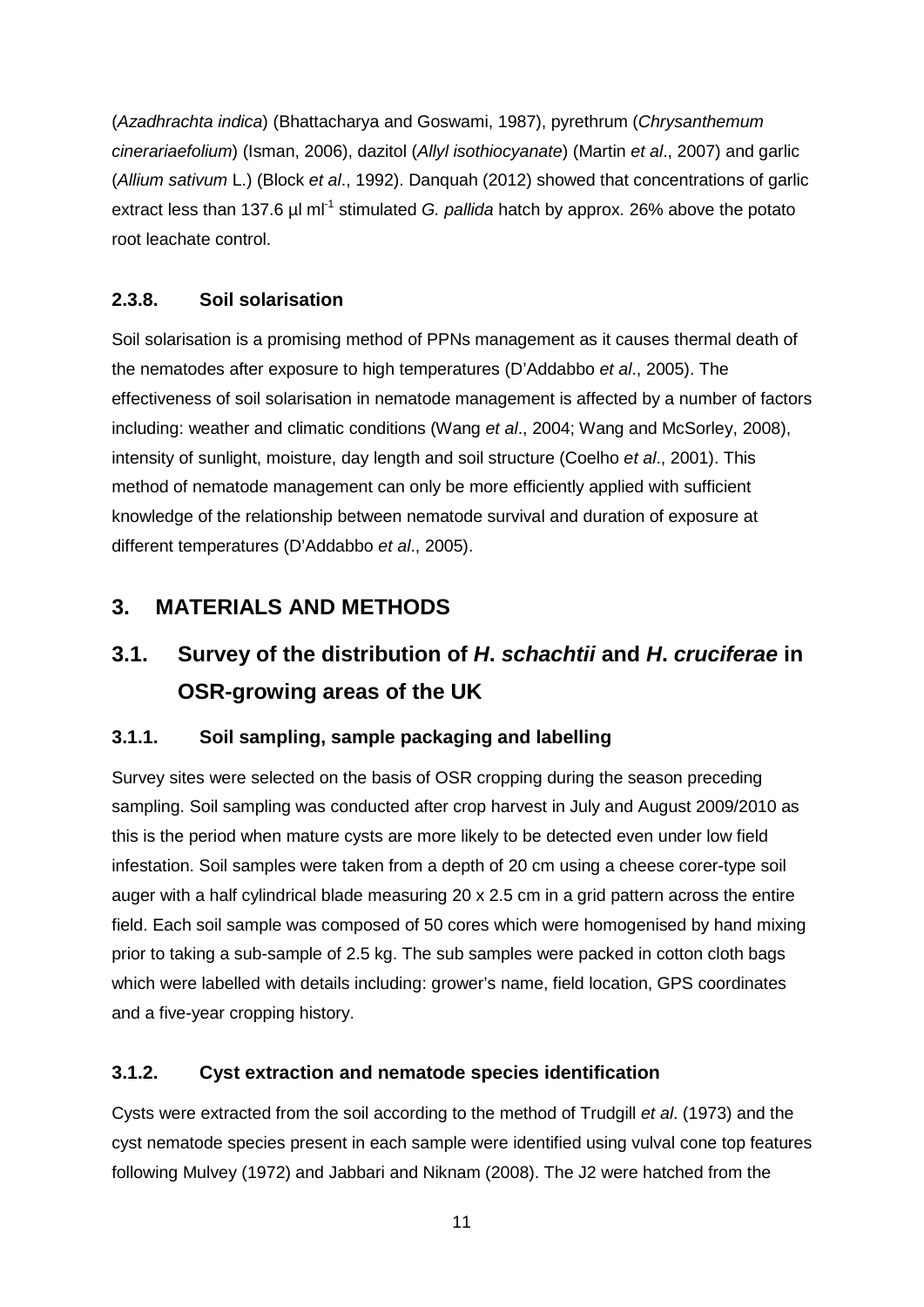eggs and the specimens were processed following De Grisse (1969). The specimens were examined under a Zeiss Axiovision microscope (Carl Zeiss MicroImaging, GmbH, Germany) at 1000x magnification. The images were taken using an A1 imager with Axiocam and Axiovision software 4.8 (Carl Zeiss MicroImaging, GmbH, Germany), using differential interference contrast, and projected onto an attached Dell computer Optiplex 780 (Dell Inc., Lodz, Poland).

# **3.2. Oilseed rape cultivar host status, yield and cyst nematode relationships**

The experiments were conducted in a glasshouse and polytunnel using 15 cm-diameter plastic pots and seedlings of five winter OSR cvs Castille, Flash, DK Cabernet, ES Astrid and Catana. The OSR seedlings had been previously vernalised in a cold chamber at between 0 and 7°C for eight weeks prior to use, and each of the treatments included six replicates. Five *H. cruciferae* initial population densities of 0 (uninoculated control), 0.5, 2, 8, and 16 and *H. schachtii* population densities of 2, 4, 8, 16 and 32 eggs g<sup>-1</sup> of soil were used and sterile Kettering loam served as control.

After 12 weeks of incubation, plant growth and yield parameters, root analyses, final nematode population densities and multiplication rates (final population density/initial population density) were assessed following the method of Southey (1986) for each replicate and OSR cvs. The data were analysed using dose-response ANOVA in Genstat release 13.1 (VSN International Ltd, Hemel Hempstead, UK), and pair-wise comparisons were made using Tukey's multiple range test to identify significant differences between treatment means at a significance level of  $P < 0.05$ . The relationships between the final population densities, multiplication rates and initial population densities were ascertained using linear and group regression analyses.

# **3.3. Effect of temperature on the life cycle of** *H. schachtii* **infecting OSR**

The effect of temperature on the life cycle of *H*. *schachtii* was assessed in water baths set at different temperatures ranging between 5 and 35°C. Experiments were conducted on hatching of J2, root invasion and duration of development using winter OSR cvs Castille and Flash, plastic pots measuring 6.5 cm in diameter and sterile silver sand. All the plants were inoculated with 200 freshly-hatched J2 of *H*. *schachtii* and initially incubated at an average of  $24^{\circ}$ C ( $\pm$ 0.5°C) for 48 hours to allow the J2 to invade the root systems prior to being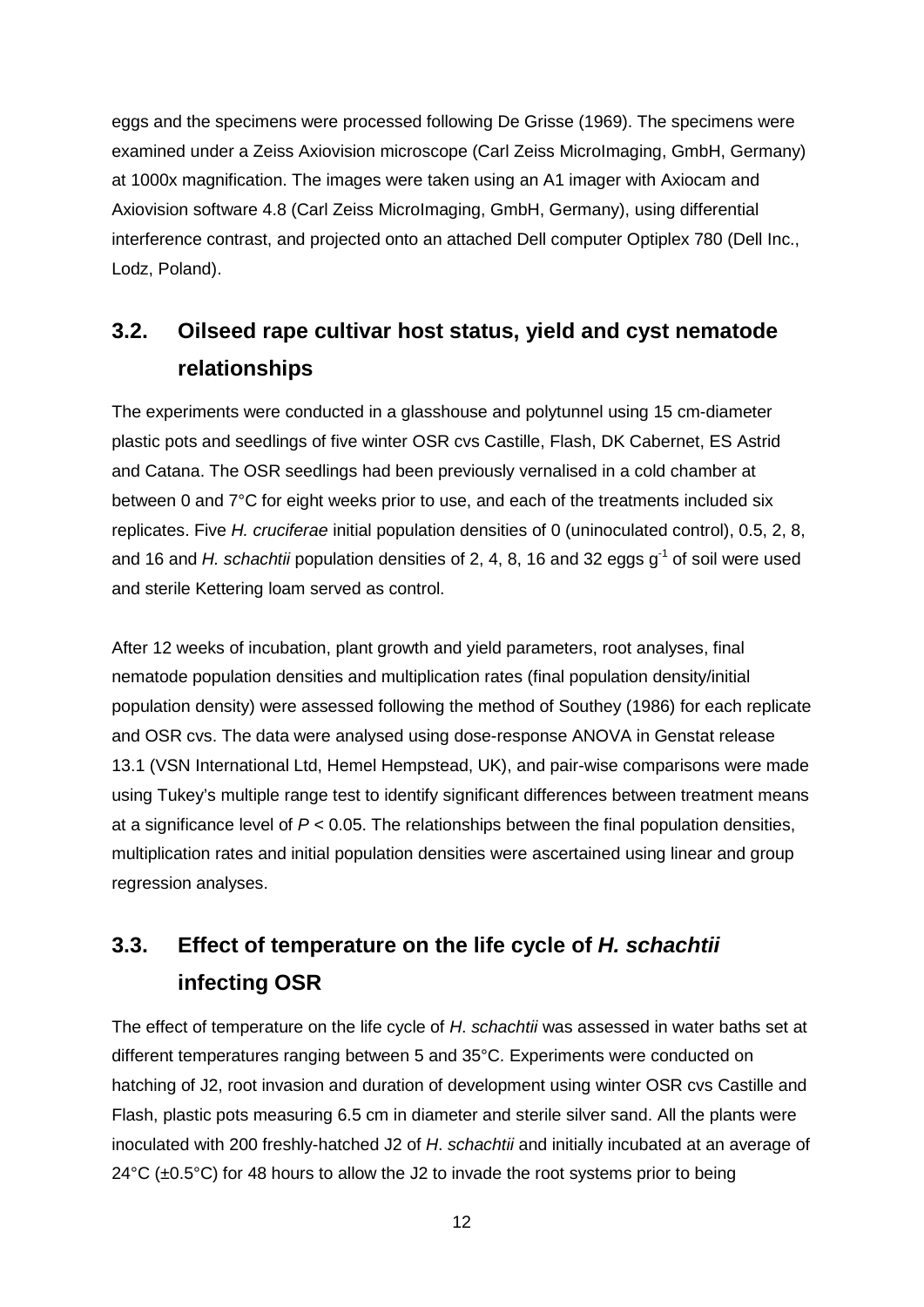transferred to the different water baths. The surface of the sand in each pot was insulated with 100 g of vermiculite and the water in the baths was covered with polystyrene to minimise heat loss. The plants were watered daily, nutrition was added weekly and temperature and relative humidity (RH) were recorded using data loggers.

The pots were checked daily starting two weeks after inoculation for hatching of the first J2. This was done by leaching 200 ml of distilled water through each pot and collecting the leachate after one minute for observation under a stereo microscope at 60x magnification. When the first-hatched J2 was detected in the leachate, the data loggers were removed for downloading of the temperature data and then replaced. Collection of J2 was continued for an extra week prior to harvesting of the plants for cyst extraction from the roots and pot sand. The temperature range within which the highest numbers of hatched J2 and cysts were observed was taken as the optimum temperature  $(T_0)$ . The maximum temperature  $(T_m)$ for development was the highest temperature above  $T_0$  when there was no hatching of J2 of the second generation.

The data were analysed using dose-response ANOVA, whilst any treatment means showing significant differences were compared using Tukey's multiple range test. The cumulative percentage J2 hatch data were arcsine-transformed to remove skewness prior to performing ANOVA. The mean temperature above  $T<sub>b</sub>$  from inoculation to hatch of the first J2 of the second generation, i.e. the accumulated heat units (AHU) in °C days was calculated from the formula:

$$
AHU = \sum_{i=1}^{n} \frac{[(T1 + T2) - t]}{2}
$$

where T1 and T2 are the minimum and maximum temperatures, respectively, on a given day, n is the number of days taken to complete the life cycle and t is the estimated base temperature (temperature below which no detectable development occurs). The duration of the life cycle at the different temperatures was taken as the period from inoculation to hatching of the first J2 of the second generation.

## **3.4. The number of generations completed during the growing season**

The number of generations of *H*. *schachtii* completed on OSR during the growing season was investigated in outdoor pot experiments using two winter OSR cvs Flash and Castille and two spring OSR cvs Belinda and Heros. The experiments were established in September 2010 and March 2011 for the winter and spring OSR cvs respectively, and were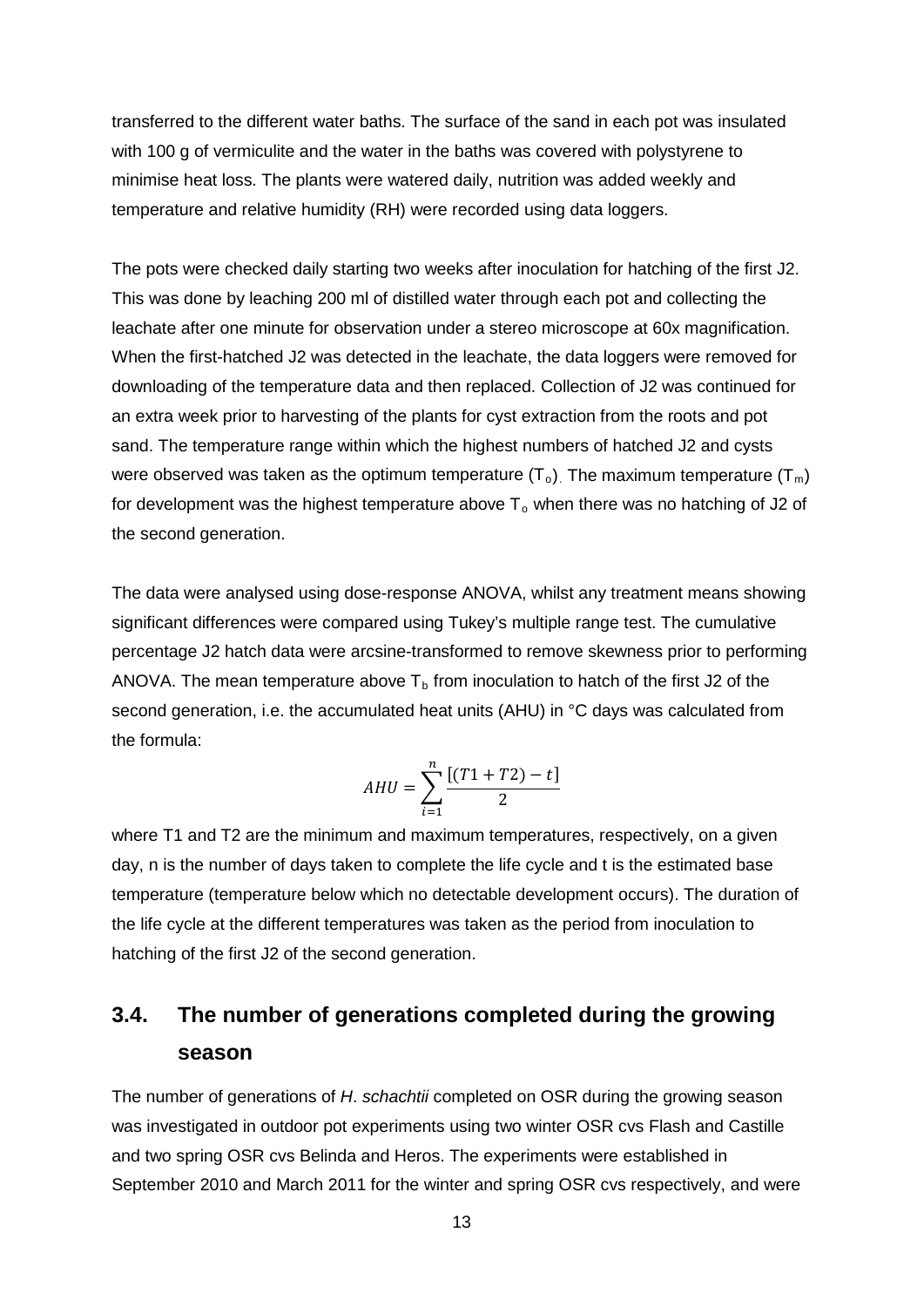run until August 2011 coinciding with the harvest time in commercial OSR production. One hundred 26 cm-diameter pots were used for the winter and 60 for the spring OSR cvs. Each of the pots was filled with *H*. *schachtii*-infested field soil and four week-old OSR seedlings of either winter OSR cvs Flash or Castille or spring cvs Belinda or Heros were transplanted to each pot and arranged in five randomised complete blocks.

Soil temperature and RH recordings were taken at 10 cm-depth throughout the crops' growth period using a data logger which was placed in one of the pots. Soil samples from five plants per treatment were taken every month and processed prior to counting of the total numbers of each stage of development. The J2 of *H*. *schachtii* in two replicate sub-samples, each 200 g of the pot soil, were extracted utilising a modified method by Whitehead and Hemming (1965), whilst the J2 were estimated following the method of Southey (1986). The data were analysed using dose-response ANOVA and any treatment means showing significant differences were compared using Tukey's multiple range test. The AHU in degree days were calculated from the formula above.

### **4. RESULTS**

The distribution of the samples collected from each county, the number of infested samples and the cyst nematode species present are shown in Table 1.

### **4.1. Cyst nematode detection and composition**

Soil samples were obtained from 221 fields in 25 counties in OSR-growing areas of the UK (Table 1). Only two samples were obtained from Scotland both of which were negative for cyst nematodes and no samples were obtained from Wales or Northern Ireland. Cysts were detected in 14% of the samples (31 samples) (Table 1). The number of cysts recovered from the samples ranged between one and 74 cysts in 200  $q^{-1}$  of soil, 85% of samples had fewer than five cysts. The cysts were predominantly of the genus *Heterodera*, constituting 84% (26 samples) whilst a few *Globodera pallida* cysts were detected in 10% of the samples (3 samples). The *Heterodera* spp. detected belonged to two groups; the *schachtii* group and *H*. *avenae* complex, with *H*. *schachtii* being the most predominant. *Heterodera cruciferae* was not detected despite OSR being a host of this species.

## **4.2. Population density estimation and egg viability assessment**

A large number of cysts did not contain any eggs whilst some of the cysts in which eggs were present had non-viable eggs. The viability of the eggs was ascertained following the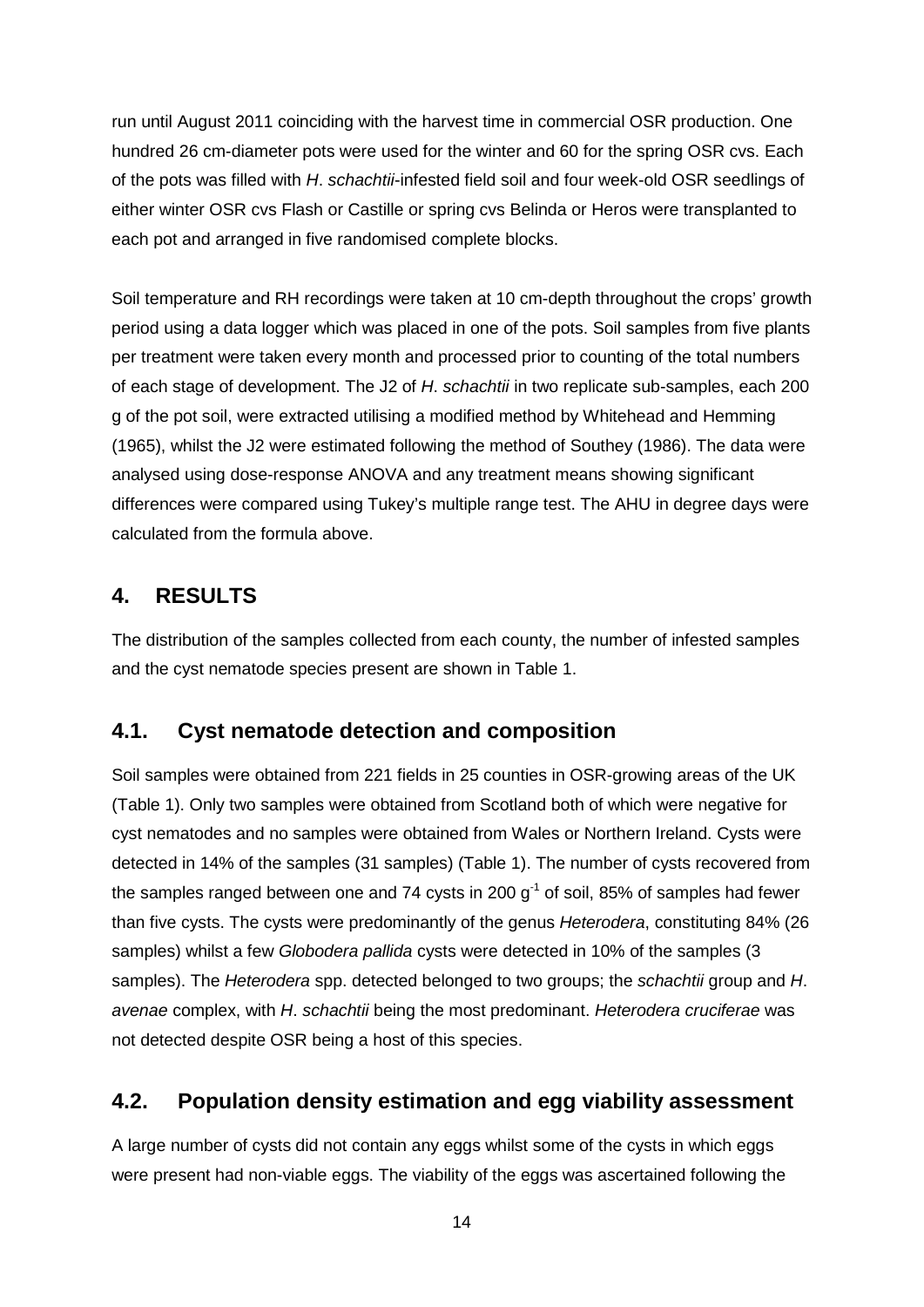method of Shepherd (1962). Generally, low densities of cysts and eggs  $cyst<sup>-1</sup>$  were observed in most samples with 85% of the samples having population densities less than 10 eggs  $g^{-1}$ of soil (Figure 2).

| <b>County</b>            | <b>Number of samples</b> | <b>Number infested</b> | <b>Cyst species</b> |
|--------------------------|--------------------------|------------------------|---------------------|
| Bedfordshire             | 7                        | 3                      | H. s. H. a          |
| <b>Berkshire</b>         | $\mathbf{1}$             | $\overline{0}$         |                     |
| Berwickshire (Scotland)  | $\mathbf{1}$             | $\mathbf 0$            |                     |
| Cambridgeshire           | 18                       | $\overline{3}$         | H. s, H. a          |
| Derbyshire               | $\mathbf{1}$             | $\overline{0}$         |                     |
| Durham                   | $\mathbf 1$              | $\mathbf 0$            |                     |
| <b>Essex</b>             | $\overline{9}$           | $\overline{0}$         |                     |
| Gloucestershire          | $\overline{3}$           | $\overline{0}$         |                     |
| Herefordshire            | $\overline{9}$           | $\overline{1}$         | H. s                |
| Hertfordshire            | 10                       | $\overline{0}$         |                     |
| Kent                     | $\overline{14}$          | $\overline{1}$         | H. s                |
| Leicestershire           | 8                        | $\overline{1}$         | H. s                |
| Lincolnshire             | 28                       | $\mathbf 1$            | H. s                |
| Nottinghamshire          | $\overline{18}$          | $\overline{1}$         | H. a                |
| Norfolk                  | 29                       | 10                     | H. s, H. a          |
| Northamptonshire         | 1                        | $\boldsymbol{0}$       |                     |
| Oxfordshire              | 6                        | $\mathbf{1}$           | H. a                |
| Roxburghshire (Scotland) | $\mathbf{1}$             | $\mathbf 0$            |                     |
| <b>Suffolk</b>           | $\overline{17}$          | $\overline{0}$         | L.                  |
| Staffordshire            | $\overline{5}$           | $\overline{3}$         | H. s, G. p          |
| Shropshire               | $\overline{5}$           | $\mathbf 0$            |                     |
| Warwickshire             | 10                       | $\overline{4}$         | H. s                |
| Worcestershire           | $\overline{3}$           | $\overline{0}$         |                     |
| Wiltshire                | $\overline{4}$           | $\overline{0}$         | $\overline{a}$      |
| Yorkshire                | 12                       | $\overline{2}$         | H. a                |
| <b>Total</b>             | 221                      | $\overline{31}$        |                     |

**Table 1.** Distribution of sampling areas, samples collected and number of infested samples

H. s = *Heterodera schachtii*, H. a = *Heterodera avenae* complex, G. p = *Globodera pallida*.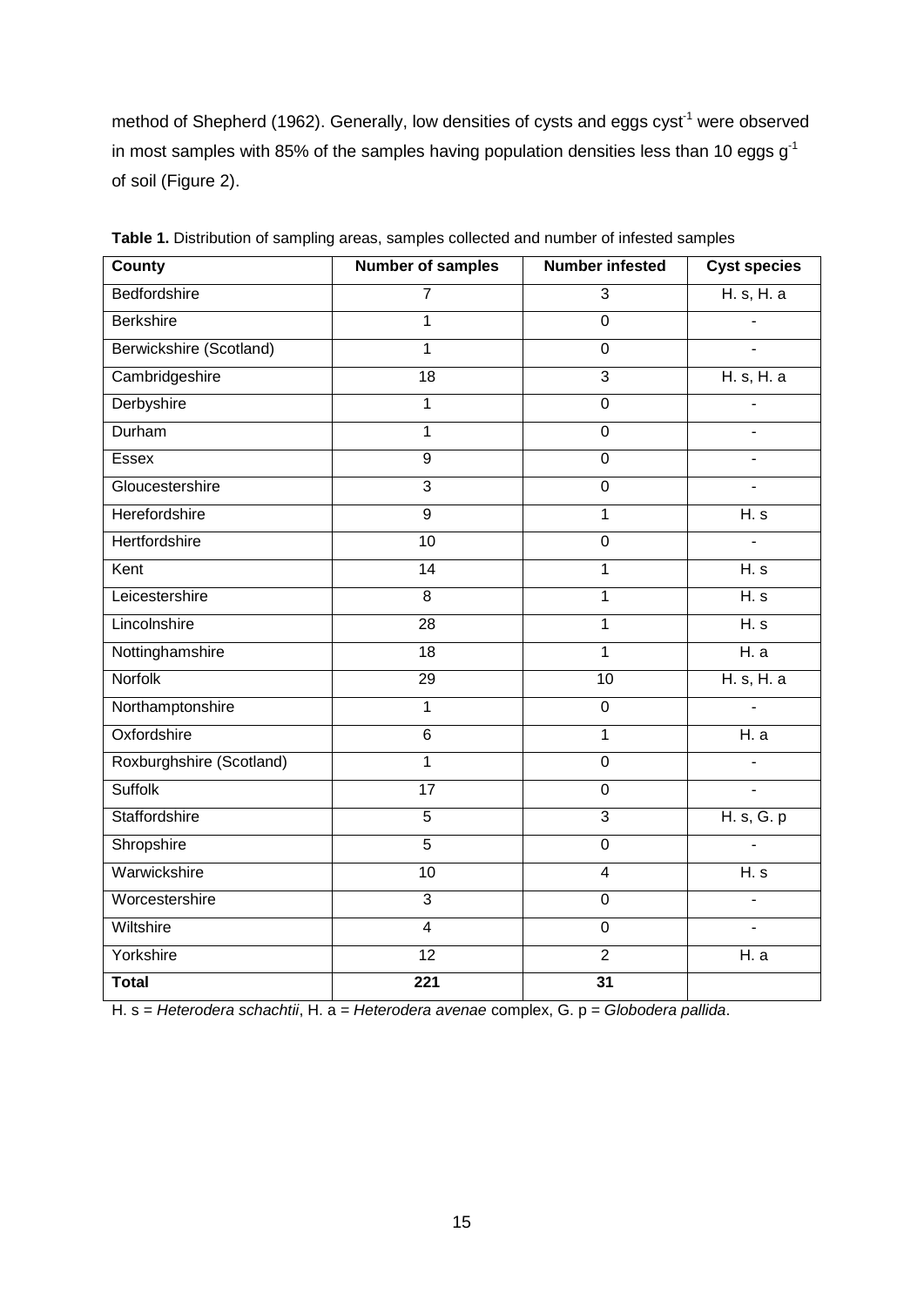

**Figure 2.** Cyst nematode infestation Pi's of the different soil samples.

### **4.3. OSR cultivars grown and rotation regimes**

The five-year cropping history obtained from the growers revealed that a wide range of OSR cultivars were grown in the different regions of the UK. Rotation lengths practiced by growers varied between less than one year in two to more than one in four (Figure 3). The most commonly practised rotation length was one year in more than four (23% of growers), which is above the minimum recommended rotation length of at least one year in four. However, a large number of growers (39%) practise rotation lengths below one year in four whilst 17% did not specify (NS) the rotation lengths they practise (Fig. 3.2). A wide range of crops including winter wheat, winter barley, potatoes, spring beans, oats, spring peas, grasses, hemp and maize were grown in rotation with OSR, whilst 17% of growers grew sugar beet in rotation with OSR. However, there was no distinct relationship between population density and rotation lengths practiced.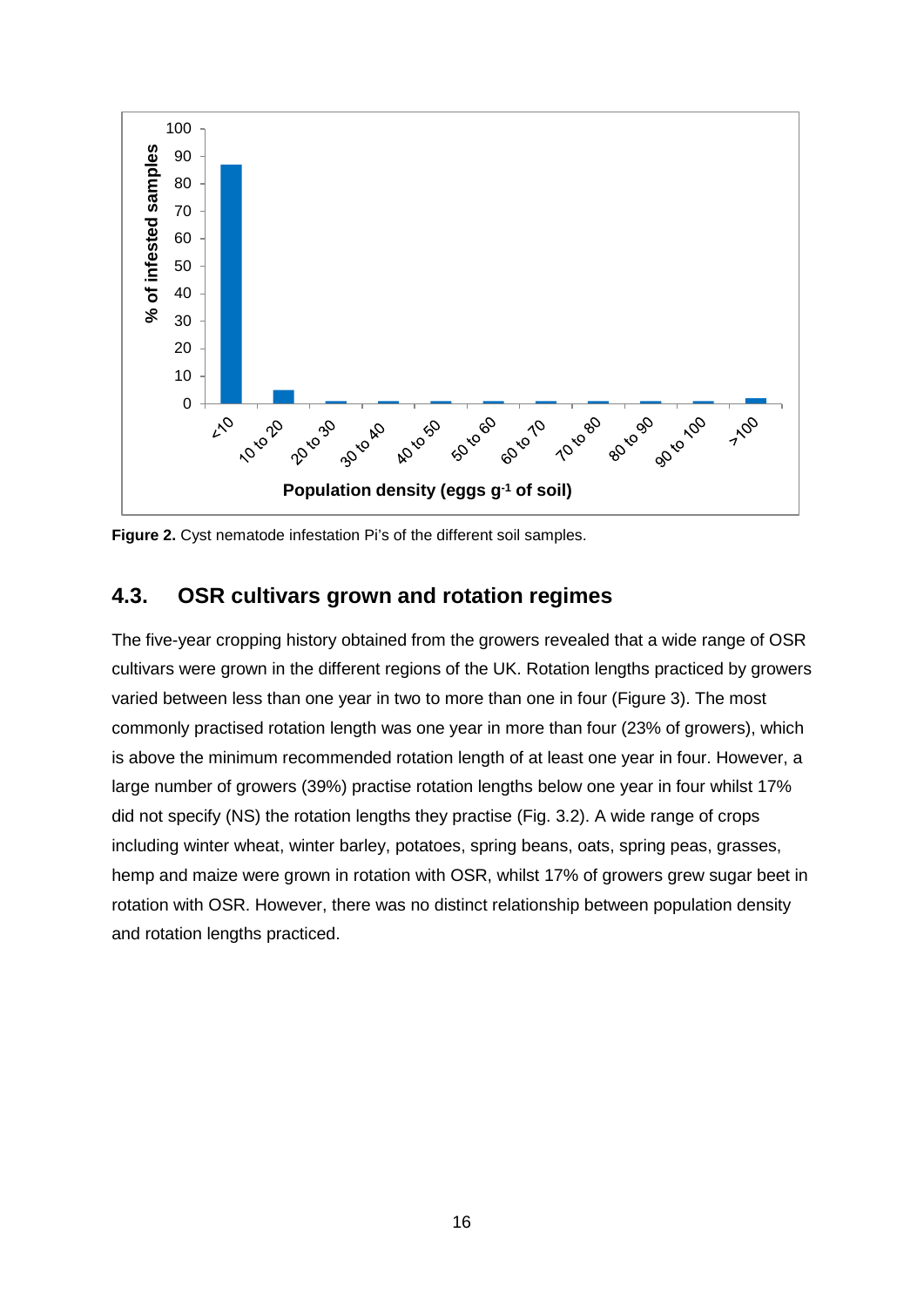

**Figure 3.** Percentage of OSR growers practising the different rotation regimes. NS = not **specified.**

# **4.4. Oilseed rape cultivar host status, yield and cyst nematode relationships**

#### **4.4.1. Relationship between Pf and Pi of** *H***.** *cruciferae*

Group regression analysis revealed significant (*P* < 0.001) positive linear relationships between final population densities and initial population densities of *H*. *cruciferae* in both winter OSR cvs Flash and Castille, accounting for 95.1% of the observed variation (Figure 4). Although there was an overall increase in final population densities of *H*. *cruciferae* with increasing initial population densities in both cvs Flash and Castille, the increase was below the respective initial population densities (Figure 4). The increase in final population densities of *H*. *cruciferae* was greater in cv. Flash than cv. Castille. Cultivar Flash produced the highest final population densities of approx. 0.5 eggs  $q^{-1}$  of soil compared to that of approx. 0.2 eggs  $q^{-1}$  of soil produced by cv. Castille at an initial population density of 16 eggs  $q^{-1}$  of soil (Figure 4).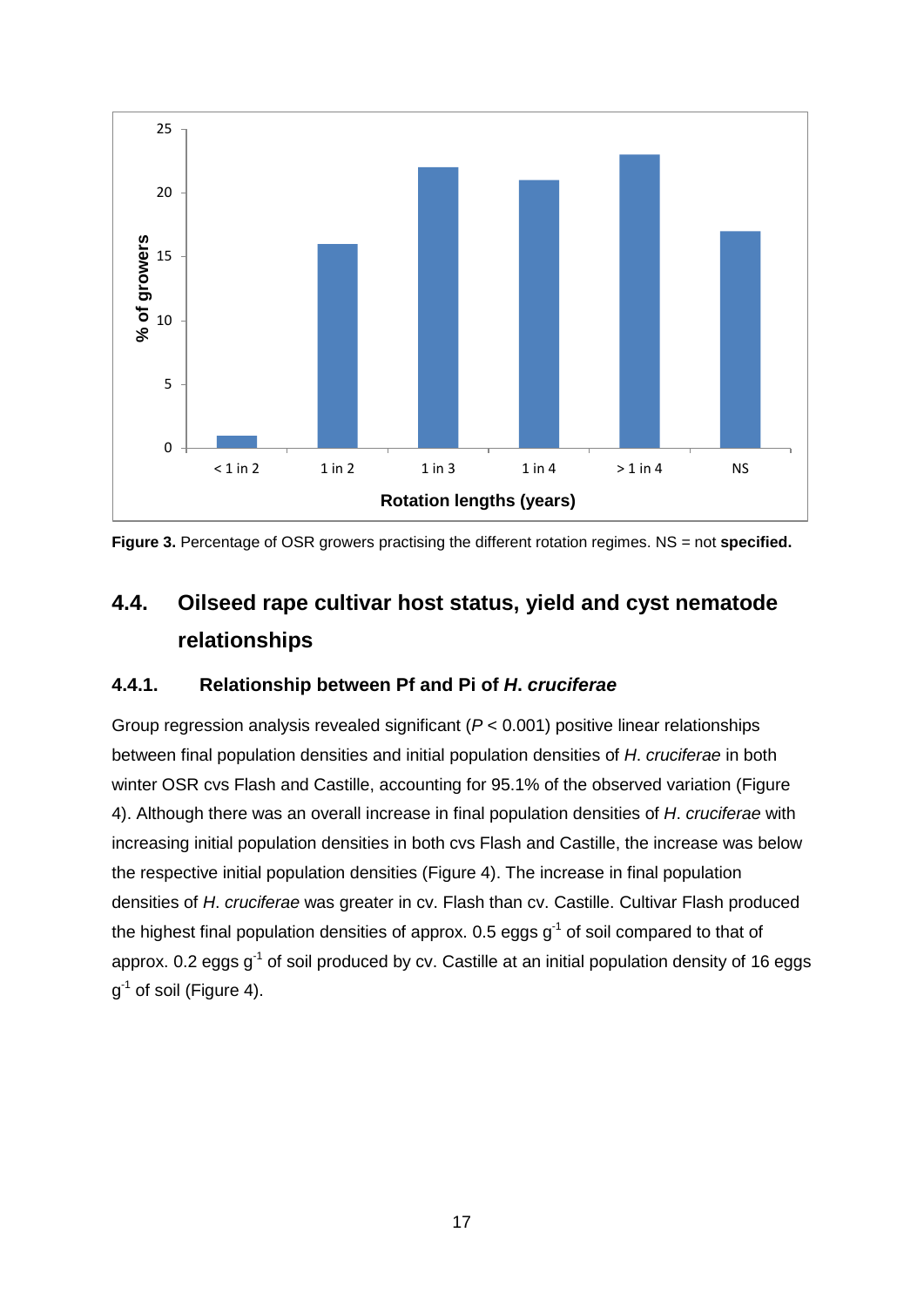

**Figure 4.** The relationship between final population densities and initial population densities of *H*. *cruciferae* and OSR cvs Flash and Castille. Values are means of six replicates. The lines represent the predicted functions calculated by fitting the following exponential regression models: Flash:  $y =$  $1.767 - 1.771(0.9794^x)$ ; Castille:  $y = 0.6939 - 0.6590(0.9794^x)$ .

 $P < 0.001$ ; Percentage variance accounted for = 95.1%; SEM (25df) =  $0.034$ .

### **4.4.2. Relationship between multiplication rate and initial population density**

Group regression analysis between the final/initial population density ratios (multiplication rates) of *H*. *cruciferae* on cv. Flash and cv. Castille and the different initial population densities revealed significant (*P* < 0.001) negative linear relationships (Figure 5). Multiple comparisons of the treatment means using Tukey's multiple range test revealed significant (*P* < 0.005) differences between multiplication rates of cv. Flash and cv. Castille and the different initial population density of *H*. *cruciferae* (Figure 5). The decline in multiplication rates was slower in cv. Flash (approx. 0.05) than in cv. Castille (approx. 0.04) between initial population densities of 0.5 and 16 eggs  $g^{-1}$  of soil (Figure 5). Cultivar Flash had a higher overall multiplication rate than cv. Castille.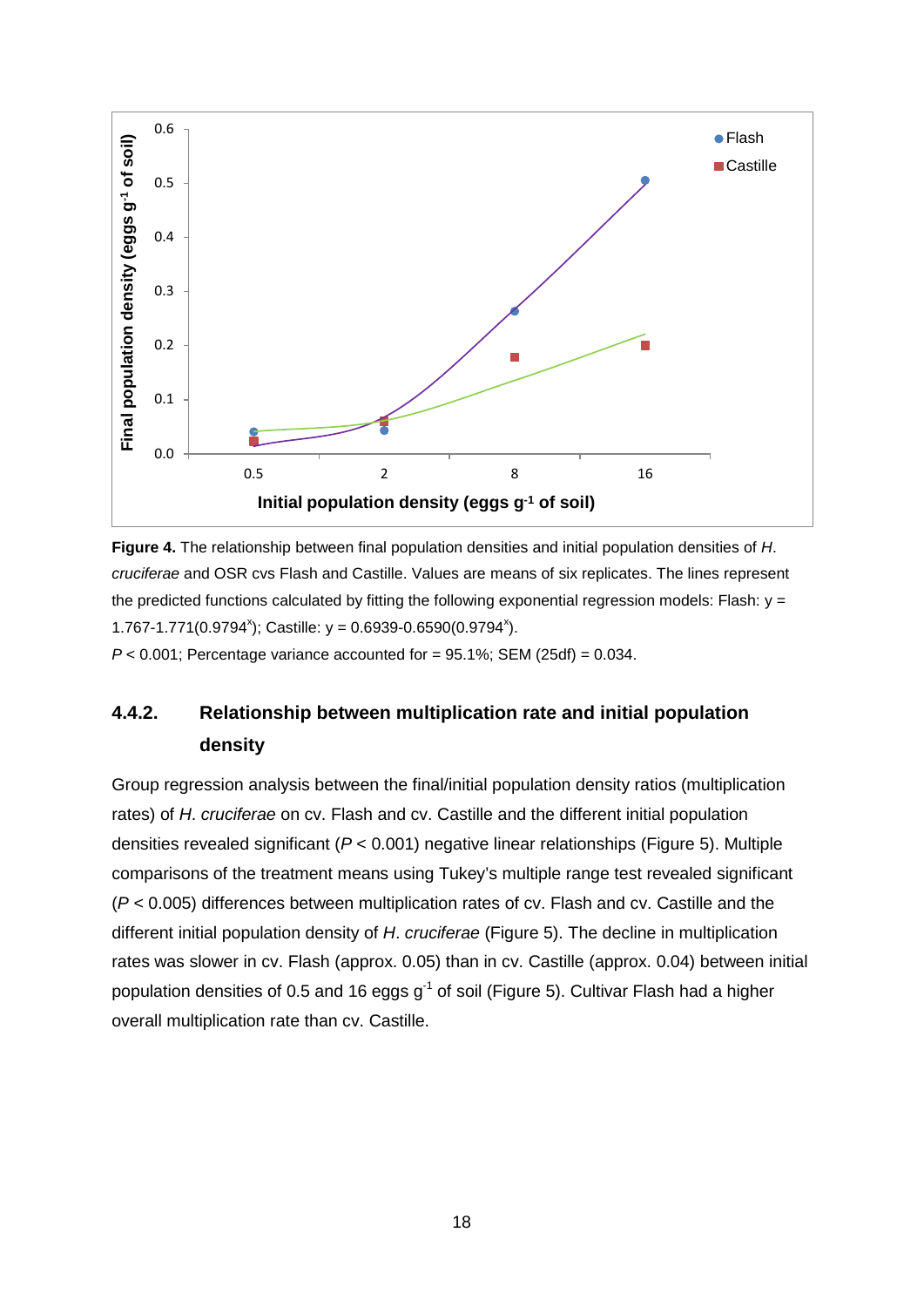

**Figure 5.** The relationship between multiplication rates (final population density/initial population density) of *H*. *cruciferae* and initial population densitieson OSR cvs Flash and Castille. Values are means of six replicates. The lines represent the predicted functions calculated by fitting the following line plus exponential regression models: Flash:  $y = 0.04270+0.06194(0.257<sup>x</sup>)-0.0006936x$ ; Castille: y  $= 0.02360 + 0.06194(0.257^{x}) - 0.0006936x$ .  $P = 0.005$ ; Percentage variance accounted for  $= 85.3\%$ ;  $SEM (25df) = 0.006.$ 

#### **4.4.3. Effect of** *H***.** *schachtii* **on OSR damage and yield**

#### *Relationship between final and initial population densities of H. schachtii*

Whilst the final population densities of *H*. *schachtii* increased with increasing initial population densities in all the OSR cvs, they were significantly (*P* < 0.001) lower than the respective initial population densities (Figure 6). Cultivar Flash produced the highest overall final population density of *H*. *schachtii* at all the initial population densities investigated, with the highest final population density of approx. 9 eggs  $g<sup>-1</sup>$  of soil observed at the highest initial population density of 32 eggs  $q^{-1}$  of soil (Figure 6). This was followed by cv. DK Cab which produced the second highest final population density of approx. 8 eggs  $q<sup>-1</sup>$  of soil at the highest initial population density of 32 eggs  $g<sup>-1</sup>$  of soil. The lowest final population density of approx. 0.5 and 1.8 eggs  $q^{-1}$  of soil were observed in cvs DK Cab and Castille, respectively, at inital population densities of 4 and 8 eggs  $q^{-1}$  of soil, respectively (Figure 6). The increase in final population density was slow, remaining almost constant between 2 and 4 eggs  $q^{-1}$  of soil in all the cvs but increased rapidly between 4 and 32 eggs  $q^{-1}$  of soil except in cv. Castille whose final population density declined by approx. 1 egg  $q^{-1}$  of soil between 16 and 32 eggs  $q^{-1}$  of soil (Figure 6).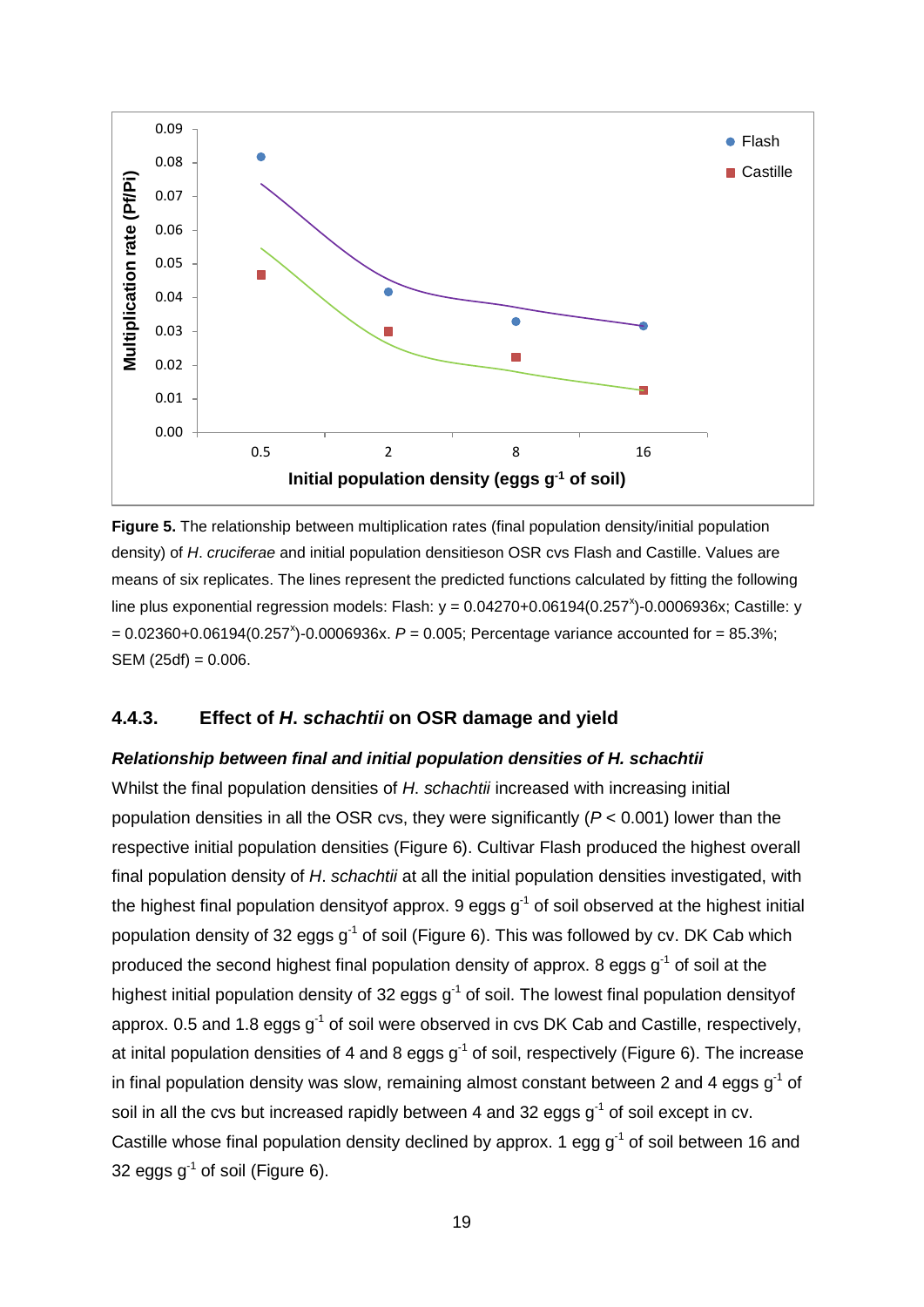

**Figure 6.** The relationship between final and initial population densities of *H*. *schachtii* on five winter OSR cvs. Values are means of six replicates. *P* < 0.001; SEM (145df) = 0.249.

## *Relationship between multiplication rate and initial population density of H. schachtii* Dose response ANOVA revealed significant (*P* < 0.001) negative linear relationships between multiplication rates and initial population densities of *H*. *schachtii* for the different cultivars. The most rapid decline in the multiplication rate was observed between 2 and 4 eggs  $g^{-1}$  of soil in all the OSR cvs (Figure 7). The highest multiplication rates of approx. 15.8 and 11 were observed in cvs Flash and Castille, respectively at 2 eggs  $g^{-1}$  of soil. The lowest multiplication rate of approx. 1 was observed in all the cultivars at 32 eggs  $g<sup>-1</sup>$  of soil (Figure 7). A gradual decline in multiplication rate was observed in all the OSR cvs remaining almost constant between 4 and 32 eggs  $g^{-1}$  of soil, and did not differ ( $P > 0.05$ ) significantly between the cvs (Figure 7).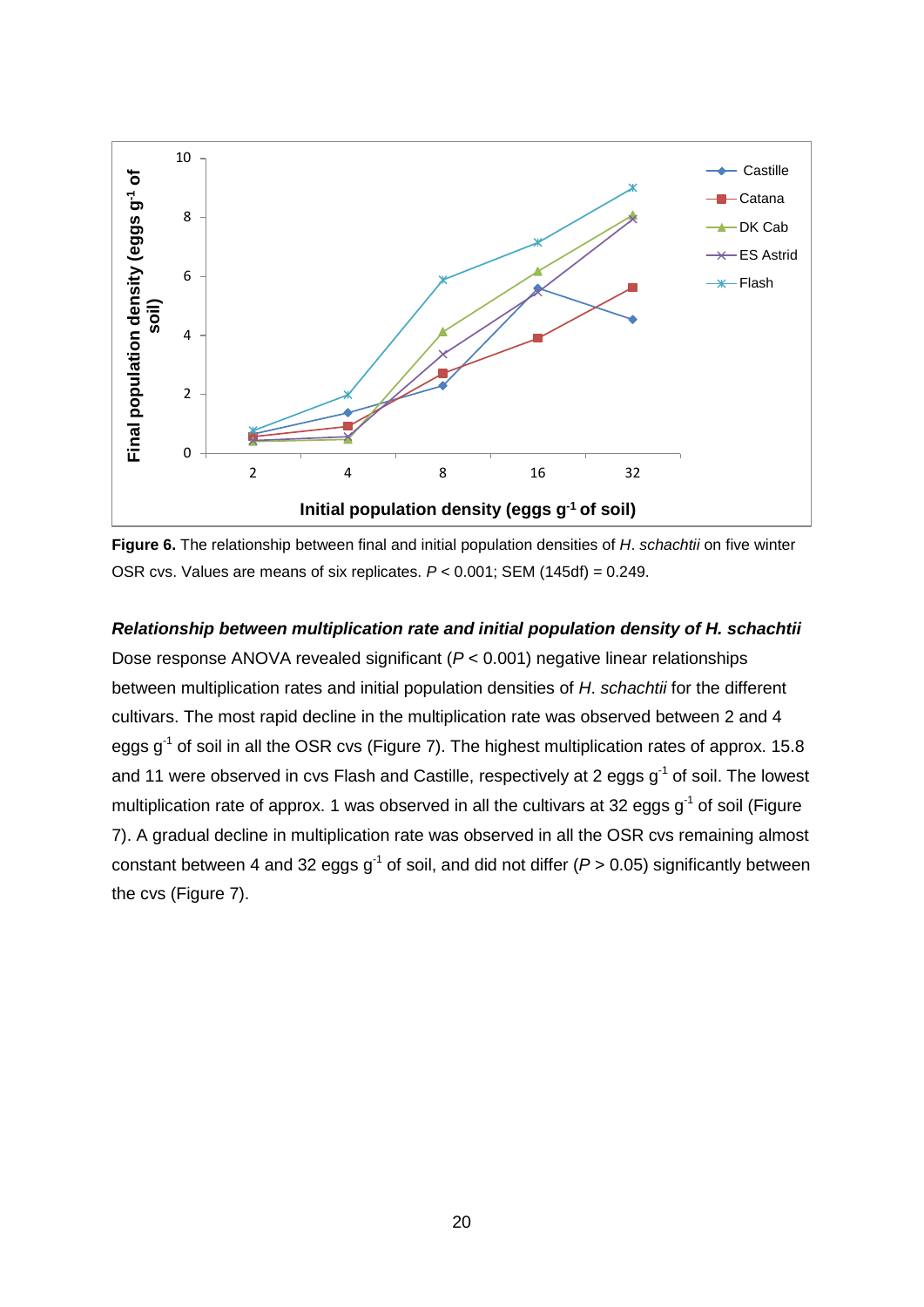

**Figure 7.** The relationship between multiplication rates and initial population densities of *H*. *schachtii* on five winter OSR cvs. Values are means of six replicates. *P* < 0.001; SEM (145df) = 0.249.

# **4.5. Effect of temperature on the life cycle of** *H. schachtii* **infecting OSR**

Temperature significantly affected the duration of the life cycle. The first-hatched *H*. *schachtii* J2 of the second generation were detected after six weeks at the lowest temperature of 5.0°C compared with only three weeks at 20.5 and 27.8°C (Table 2). The highest numbers of J2 and cysts were observed at 27.8°C followed by 20.5°C (Table 2) indicating that this was the T<sub>o</sub> range for development of this *H. schachtii* population. The duration of the life cycle was least at 20.5°C (21 days) and 27.8°C (23 days) and increased both above and below these temperatures to 38 days at 37.5°C and 42 days at 5.0°C (Table 2). Very few J2 and cysts developed at 5.0°C and 37.5°C and fewer AHU were required to complete development at lower temperatures. The AHU above the  $T_b$  of 5.0°C required for completion of the life cycle from J2 to J2 at each temperature are shown in Table 2. The least AHU of 203°C days was required for completion of the life cycle at the lowest temperature of 5.0°C and the highest of 1,406°C days was required at the highest temperature of 37.5°C (Table 2).

As temperature increased, the AHU required to complete the life cycle increased from 203°C days at 5.0°C to 1,406 at 37.5°C (Table 2). No significant (*P* = 0.65 and *P* = 0.07) differences were observed between J2 and cysts at 5.0 and 37.5°C, respectively, in both cvs Flash and Castille. However, significant (*P* = 0.01 and *P <* 0.001) differences were observed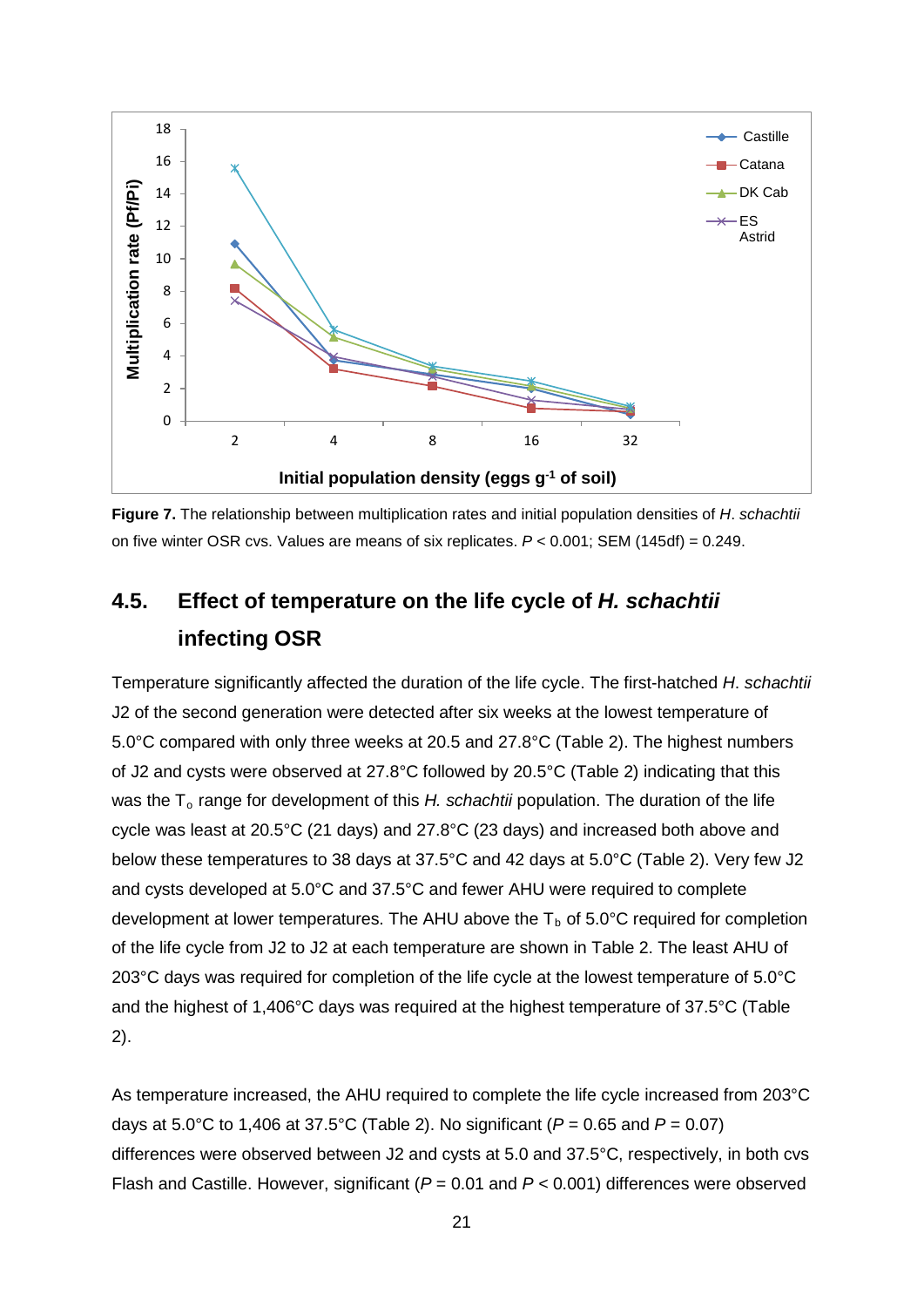between the latter two parameters at 5.0°C and 37.5°C, respectively, and the rest of the temperatures (Table 2). At 20.5 and 27.8°C, the numbers of J2 and cysts  $g^{-1}$  of root were 10 to 15 times higher than those at 5.0°C and 37.5°C (Table 2). No significant (*P* > 0.05) differences in the number of J2  $g^{-1}$  of root were observed in cv. Flash at 20.5°C (47.3%) and 27.8°C (52.7%) but significant (*P* = 0.01) differences were observed in cv. Castille (42% and 58%) at both temperatures respectively (Table 2). Significantly (*P* < 0.05) more cysts of the second generation g<sup>-1</sup> of root were observed in cv. Flash than cv. Castille at 27.8 and 32.2°C, suggesting cv. Castille is a poorer host of *H. schachtii* than cv. Flash (Table 2).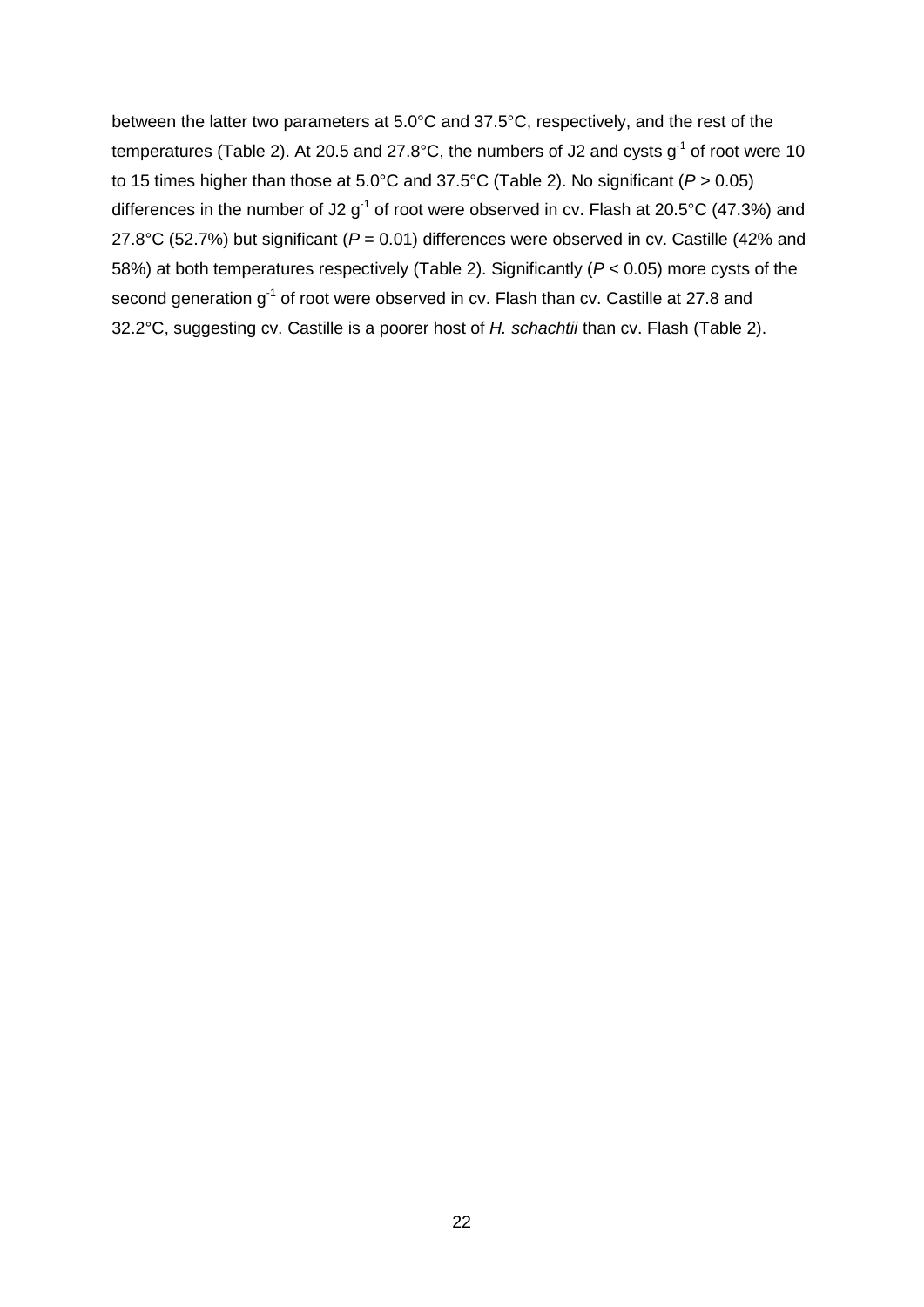| Temp $(^{\circ}C)$ | <b>OSR cultivar</b> | J2                  | <b>Cysts</b>         | Life cycle duration (days) | AHU (°C days above 5°C) |
|--------------------|---------------------|---------------------|----------------------|----------------------------|-------------------------|
| 5.0                | Flash               | 1.300 <sup>a</sup>  | 1.200 <sup>a</sup>   | 42                         | 203                     |
|                    | Castille            | $1.100^a$           | $1.400^a$            |                            |                         |
| 10.1               | Flash               | 5.500 <sup>c</sup>  | $2.100^a$            | 40                         | 398                     |
|                    | Castille            | 5.700 <sup>c</sup>  | $2.700^a$            |                            |                         |
| 20.5               | Flash               | 10.700 <sup>e</sup> | 10.300 <sup>c</sup>  | 21                         | 424                     |
|                    | Castille            | $9.100^d$           | 12.700 <sup>cd</sup> |                            |                         |
| 27.8               | Flash               | 11.900ef            | $15.400^d$           | 23                         | 624                     |
|                    | Castille            | 12.600 <sup>f</sup> | $11.400^c$           |                            |                         |
| 32.2               | Flash               | $2.900^{b}$         | $9.900^{\circ}$      | 34                         | 1,143                   |
|                    | Castille            | $2.900^{b}$         | 6.400 <sup>b</sup>   |                            |                         |
| 37.5               | Flash               | $1.400^a$           | 1.000 <sup>a</sup>   | 38                         | 1,406                   |
|                    | Castille            | $1.200^a$           | $1.000^a$            |                            |                         |
| SEM (df = $71$ )   |                     | 0.305               | 0.597                |                            |                         |
| CV(%)              |                     | 17.5                | 30                   |                            |                         |
| P value            |                     | 0.01                | < 0.001              |                            |                         |

**Table 2.** Effect of temperature and OSR cultivars Flash and Castille on duration of development of *H*. *schachtii* from J2 to J2.

Any two means in the same column which have a letter in common are not significantly different at *P <* 0.05 according to Tukey's multiple range test. Values are means of juveniles and cysts  $g^{-1}$  of root for ten replicates.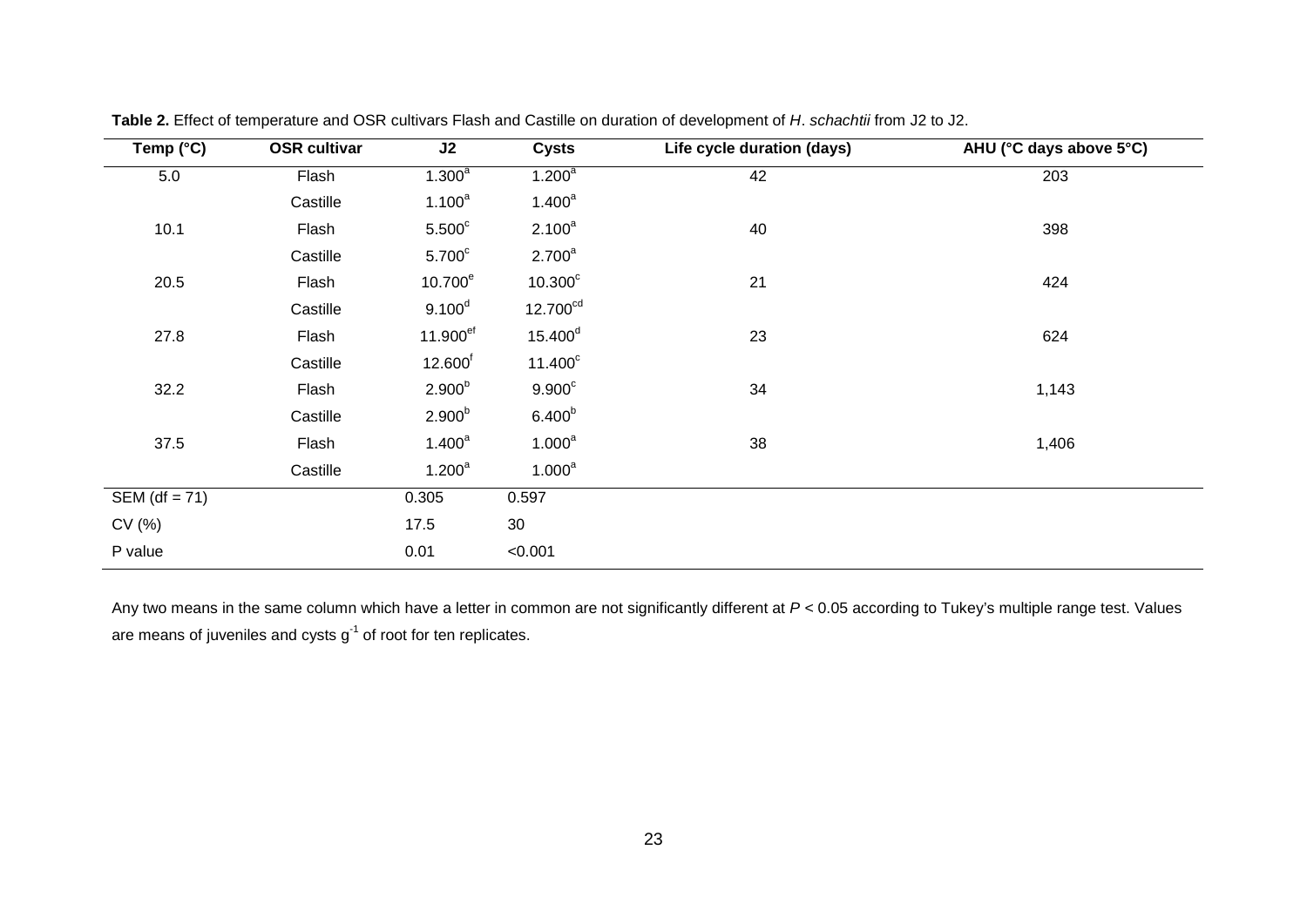# **4.6. The number of generations of** *H***.** *schachtii* **completed on OSR during the growing season**

### **4.6.1. Second stage juveniles in the soil**

Second stage juvenile counts from the monthly soil sample analyses revealed that the winter OSR cv. Castille and the two spring cvs Belinda and Heros produced two peaks of J2, whilst the winter cv. Flash produced three peaks during the growing season (Figures 8 and 9). Second stage juveniles were not observed in the soil during the first 120 days (30<sup>th</sup> September to 30<sup>th</sup> January) after planting of winter OSR cvs Flash and Castille (Figure 8). The first J2 peaks were observed in the soil 148 days after planting  $(28<sup>th</sup>$  February) in cv. Castille and 178 days after planting  $(30<sup>th</sup>$ March) in cv. Flash (Figure 8). The second peaks of J2 were observed in the soil 238 days after planting (30<sup>th</sup> May) in cv. Flash and 268 days after planting (30<sup>th</sup> June) in cv. Castille (Figure 8). A third J2 peak was produced in the soil of cv. Flash 298 days after planting  $(30<sup>th</sup>$  July) (Figure 8).



**Figure 8.** The number of generations of *H*. *schachtii* completed on spring OSR cvs Belinda and Heros during the growing season. Values are means of five replicates. Vertical bars represent standard errors of the means.

The mean numbers of J2 in the two peaks of cvs Flash and Castille varied significantly (*P* < 0.001) with the first peaks having the highest of approx. 60 and 62 J2  $q<sup>-1</sup>$  of soil in cvs Castille and Flash respectively (Figure 8). The second J2 peaks contained approx. a half (34 and 36 J2  $q^{-1}$  of soil) in cvs Flash and Castille respectively (Figure 8). However, the third peak observed in cv. Flash contained approx. a quarter (16 J2  $q^{-1}$  of soil) of the number of J2 observed in the first and a half of those observed in the second peaks (Figure 8).

The first peaks of J2 were observed in the soil of spring cultivars 61 days after planting (30<sup>th</sup> April) in cv. Belinda and 91 days after planting  $(30<sup>th</sup>$  May) in cv. Heros (Figure 9). The second J2 peaks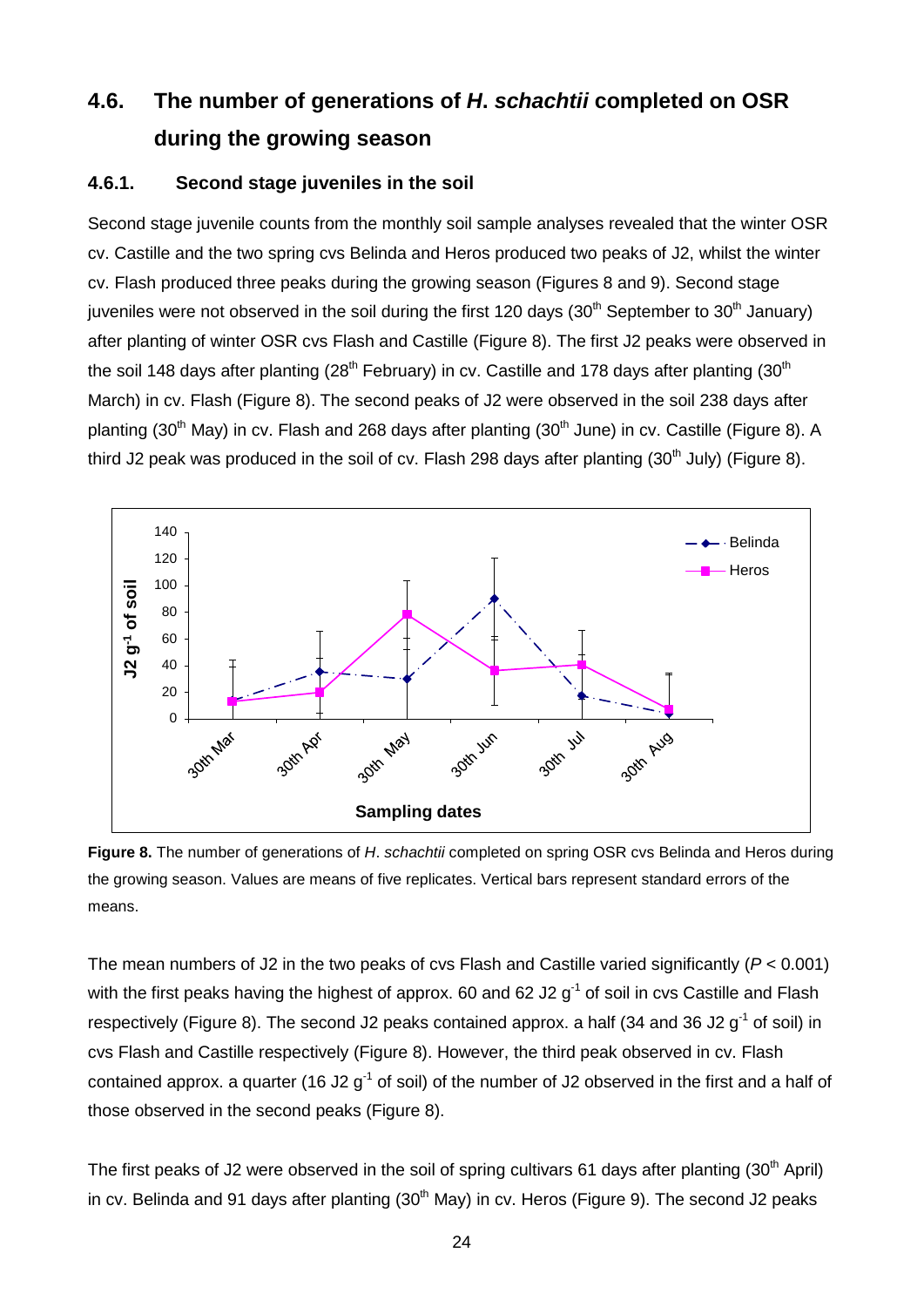were observed 121 days after planting  $(30<sup>th</sup>$  June) in cv. Belinda and 151 days after planting  $(30<sup>th</sup>$ July) in cv. Heros (Figure 9). The highest of approx. 90 J2  $q^{-1}$  of soil and the least of approx. 35 J2  $q^{-1}$  of soil J2 numbers were observed in the soil of cv. Belinda on 30<sup>th</sup> June and 30<sup>th</sup> April respectively (Figure 9). Both spring and winter OSR cvs produced J2 peaks in the soil from samplings conducted on 30<sup>th</sup> May (Flash and Heros) and 30<sup>th</sup> June (Castille and Belinda), whilst the last J2 peaks were observed on  $30<sup>th</sup>$  July in both the winter and spring OSR cvs Flash and Heros (Figures 8 and 9).

Generally, spring OSR cvs produced higher total numbers of J2 (228 J2  $q^{-1}$  of soil) than winter cvs (192 J2  $g^{-1}$  of soil) (Figures 8 and 9).



**Figure 9.** The number of generations of *H*. *schachtii* completed on winter OSR cvs Flash and Castille during the growing season. Values are means of five replicates. Vertical bars represent standard errors of the means.

## **5. DISCUSSION**

The rationale for this research was premised on the lack of current information on the status of cyst nematodes infecting OSR in the UK. In addition, there had hitherto not been a nationwide survey conducted in OSR-growing areas of the UK to establish the distribution and population densities of OSR cyst nematodes. This is with exception of a few localised surveys which were conducted in brassica vegetable-growing areas in the 1980s. The absence of breeding programmes against OSR cyst nematodes in the UK as well as the lack of approved chemical nematicides for use in the management of these cyst nematodes were the impetus for this research.

The OSR cyst nematode survey reported here is the first nationwide survey conducted in UK OSRgrowing areas. The findings from the survey indicated that the OSR cyst nematode species *H.*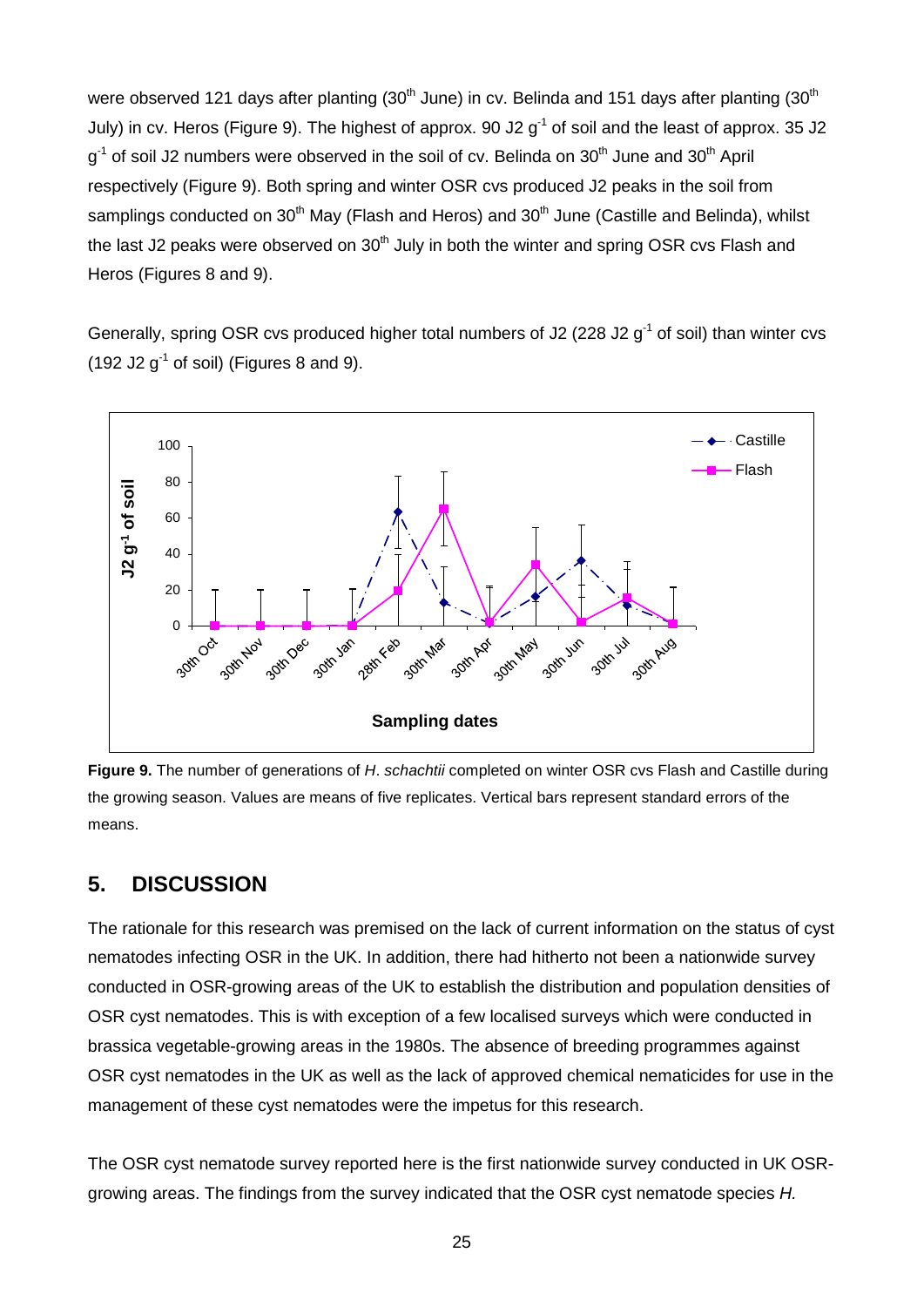*schachtii* was limited in distribution, whilst *H*. *cruciferae* was not detected in the surveyed OSRgrowing areas. The population densities of *H. schachtii* were also very low in most of the infested fields which is contrary to what had been predicted by previous researchers that these nematode species were widespread in the UK. However, the observed low densities pose a potential risk of high population density build-up in the future as multiplication rates are highest under these conditions, which is attributed to limited intra-specific competition. The survey results also indicated that a high percentage of growers practised rotation lengths lower than the minimum recommended of at least one year of OSR in four of non-host crops of OSR cyst nematodes. This, coupled with the production of sugar beet in rotation with OSR, has implications for maintaining population densities of the OSR cyst nematodes above damage threshold levels. The soil conditions of infested fields are also crucial as damage to OSR by *H*. *schachtii* and *H*. *cruciferae* can be high even when the population densities are low as reported by Bowen (1988).

The absence of *H*. *cruciferae* from soil samples obtained during the present survey may either be because the population densities were too low to be detected or this cyst nematode species may have been outcompeted by *H*. *schachtii* since both species often occur in the same areas (Caswell-Chen *et al*., 1992). These arguments are supported by Bowen (1988) who observed that *H*. *cruciferae* populations became extinct when their population densities were low and this was aggravated by their co-existence with *H*. *schachtii*. Bowen (1988) also reported that *H*. *cruciferae* was more economically important in brassica vegetables such as cabbage and cauliflower than in other host crops such as OSR, which may partly explain why it was not detected during the present survey.

In addition, since the resistance status of current commercial UK OSR cvs is unknown, it is possible that some or all of these cvs may be resistant to *H. cruciferae* leading to selection against *H*. *cruciferae* in favour of *H*. *schachtii*. This may have led to the observed dominance of *H*. *schachtii* as revealed by the survey.

Another possibility could be that as *H*. *cruciferae* multiplies better under cooler conditions as reported by Bowen (1988), this species may be more abundant in the northern and north eastern parts of the UK. This is because the northern and north eastern areas are cooler than the eastern parts of the country (UK Met Office, 2011) where most OSR is grown. This argument is supported by the high population densities of *H*. *cruciferae* which were detected in over 70% of brassica vegetable-growing areas of Lincolnshire by previous researchers. However, the high percentage of *H*. *cruciferae* detected by Winfield *et al*. (1970) in Bedfordshire, which is more south and warmer, may be due to agronomic practices rather than temperature. It would therefore be helpful to conduct a survey in brassica vegetable-growing areas in order to ascertain if *H*. *cruciferae* is still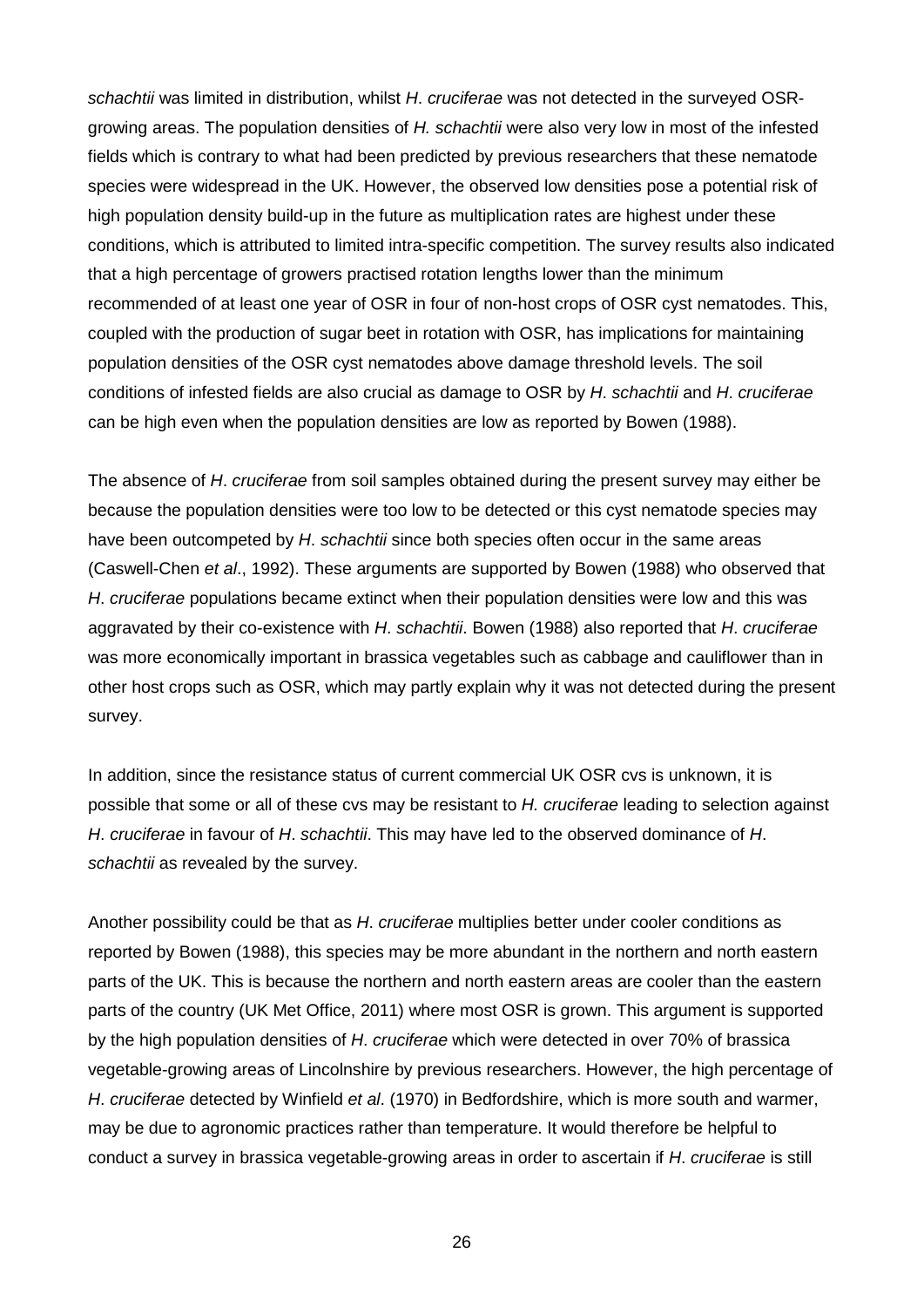present and/or abundant in these areas. These areas were not covered by the present survey because they were outside the scope of the research.

It was also discovered through interaction with OSR growers during the survey that most of them were unaware of the existence of OSR cyst nematodes. Although some growers practiced long rotation lengths, the main reason for practising long rotation lengths was yield improvement of subsequent OSR crops and not as a result of grower awareness of the potential damage to OSR caused by cyst nematodes. Since a wide range of OSR cvs are grown commercially, yet their resistance and/or tolerance status is unknown, it was difficult during the present survey to directly link the observed low nematode population densities to OSR cultivar resistance although this may be a possibility. However, since potatoes are grown in rotation with OSR, the nematicides used to control PCN during potato production may have also played a role in maintaining the observed low population densities of *H*. *schachtii*. This argument is underpinned by the fact that a large number of cysts which were recovered from the different soil samples were empty, whilst a substantial number of them contained non-viable eggs. The low *H*. *schachtii* population densities and the limited species diversity observed from the present survey imply that there are no concerns at the moment by OSR growers arising from restricted nematicide use in crop protection as a result of the implementation of the EU directives 91/414/EEC and EC 1107/2009.

Most of the experiments reported under the present research were conducted under glasshouse and polytunnel conditions. This was because there were no known fields with heavy infestations of the two OSR cyst nematode species, *H*. *schachtii* and *H*. *cruciferae* at the time of commencement of the research. The findings from the survey have further confirmed that fields which are heavilyinfested with the two OSR cyst nematode species were very limited and none of them had *H*. *cruciferae*. It was thus difficult to obtain heavily-infested field soil with *H*. *cruciferae* for use in experiments which is why most of the experiments were conducted using *H*. *schachtii*. However, the main challenge associated with field experimentation involving cyst nematodes is obtaining fields with uniform population densities as cyst nematodes often occur in aggregations within fields. Blocking of treatments on the basis of population densities alone would not solve the problem of large variations within treatments as observed by Whitehead *et al*. (1994). Reduced withintreatment variation can be achieved when other environmental factors, including soil fertility and gradient of the area intended for siting the experiment, are put into consideration.

The results from the temperature experiments showed that the life cycle of *H*. *schachtii* was greatly dependent on temperature, the duration having ranged between three and six weeks at different temperatures. At least two generations of *H*. *schachtii* were completed on winter OSR cvs Flash and Castille and spring cvs Belinda and Heros. However, in view of the rising soil temperatures in the UK as reported by Carter *et al*. (2000) and Subedi and Fullen (2009), there is high potential for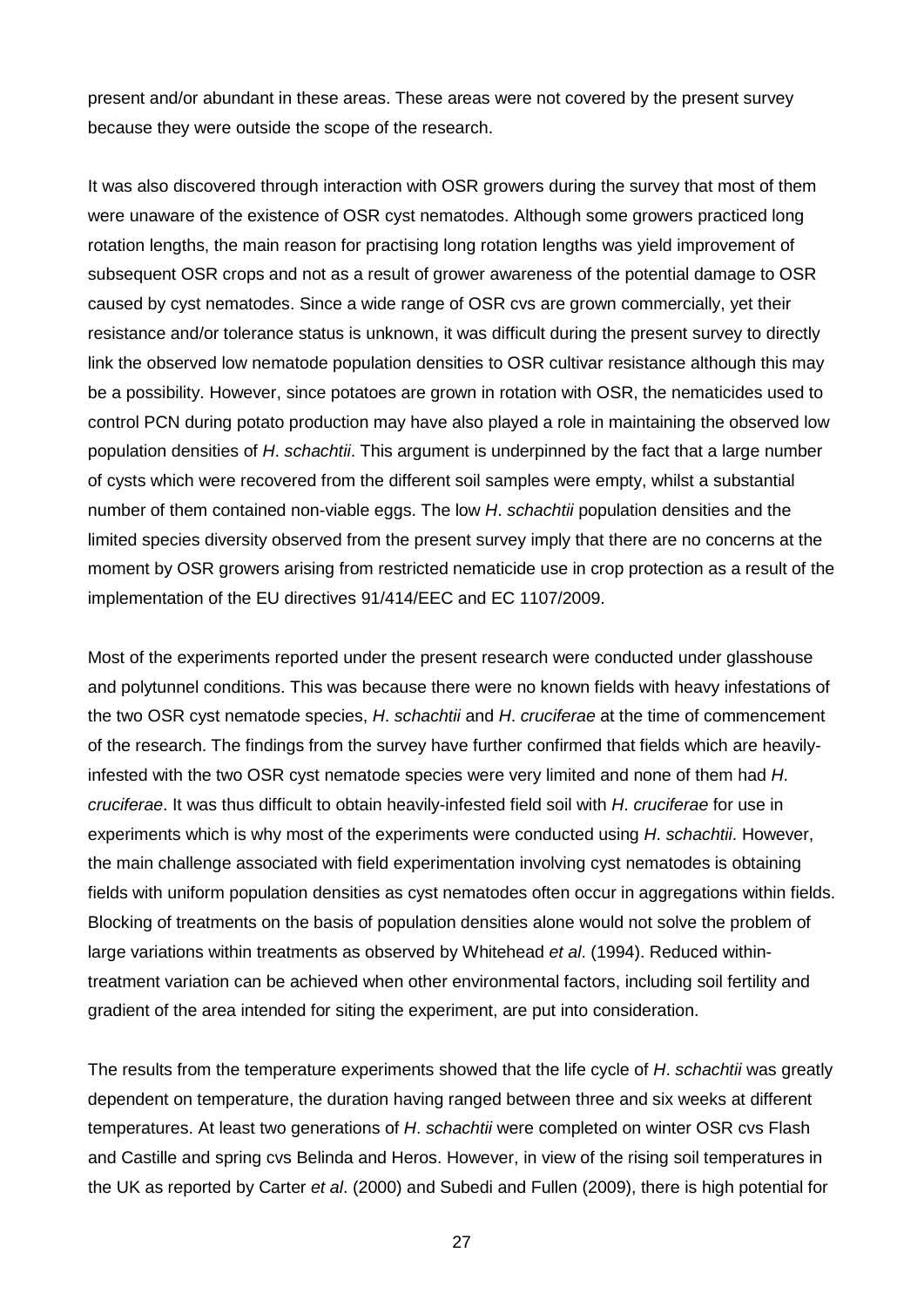multiple cyst nematode generations to be completed on OSR during the growing season, which could lead to high cyst nematode population density build-up on OSR in the near future. High population densities may pose a potential threat of damage and yield loss to OSR. Therefore, information on temperature aspects of cyst nematode development such as that obtained from the present study can be useful in monitoring biological processes of OSR cyst nematodes. This can guide growers on the timely implementation of agronomic practices including: drilling and application of nematode management measures before the nematodes build up to damagingly high levels, which can help minimise current and future crop damage and yield loss.

The knowledge of temperature requirements for nematode development has been utilised by a number of researchers in other countries including Ferris *et al*. (1978) who used it in the USA to develop a population dynamic and yield loss model for *Meloidogyne arenaria*, whilst Tiilikkala *et al*. (1988) used similar information in Finland to assess whether *M*. *hapla* could become established there. Langeslag *et al*. (1982) used temperature information in the cultural control of PCN in potato fields in Germany. There has also been a proposal by Trudgill (1995b) to develop cold-adapted strains of entomopathogenic nematodes in the UK which would work efficiently at temperatures below 15°C, whilst Bongers (1990) in the Netherlands suggested a method of calculating nematode maturity indices using the AHU concept.

However, in the UK, hardly any reports on the use of temperature information in cyst nematode population dynamics predictions and management are available which may be because research on this aspect is limited. Therefore, the temperature information generated from the present study is a useful, novel contribution to this area especially with regard to current OSR cvs and the *H*. *schachtii* population used. This information could potentially form a basis for continuous monitoring of the field population dynamics of *H*. *schachtii* and other cyst nematodes during the growing season of OSR in the UK.

The results on OSR cultivar host status constitute the first report on this aspect with respect to current commercial winter OSR cvs and *H*. *schachtii* and *H*. *cruciferae* in the UK. The results imply that there are differences in the resistance and tolerance status of winter OSR cvs. The poor performance of cv. Flash, despite it being a restored hybrid may be attributed to the growing conditions which may have prevented it from fully expressing its inherent heterosis or its tolerance of cyst nematode damage could have been compromised during the breeding process. This is because genes responsible for some cv. attributes are often lost during breeding especially when they are not directly associated with the characters being selected for (Cooke and Evans, 1987). In addition, since UK OSR cvs are not specifically bred for resistance against OSR cyst nematodes, the anticipated heterosis characteristics in cv. Flash with regard to cyst nematode resistance may be lacking, making it more susceptible to cyst nematode damage than the conventional cvs. This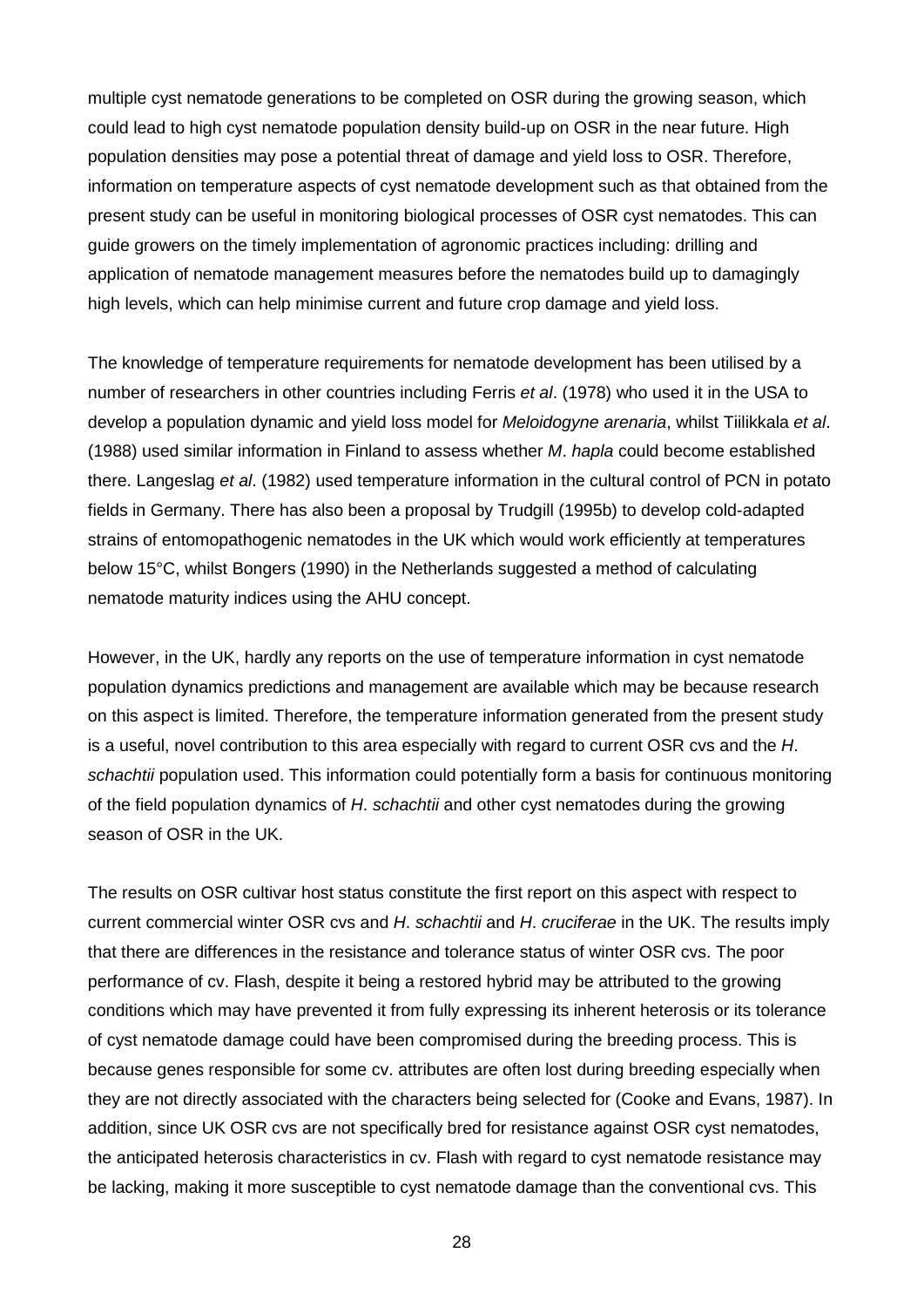information can form a basis for informed OSR production decisions such as the choice of suitable OSR cvs to grow in cyst nematode-infested areas.

## **5.1. Practical messages from the results for OSR growers**

The findings obtained from this research can be useful for predicting future field populations of *H*. *schachtii* and *H*. *cruciferae* using population dynamics models. This information can be used to inform the timely application of management measures in order to maintain the nematode population densities below economic threshold levels in infested areas. For instance the survey results can help guide OSR growers in the selection of less infested or uninfected sites for production of host crops of the two cyst nematode species, which would minimise subsequent crop yield losses.

The information from the interaction between *H*. *schachtii* and *H*. *cruciferae* with OSR indicated that there are differences in the levels of resistance and tolerance of current commercial winter OSR cvs to these cyst nematode species in the UK. The host status to *H*. *schachtii* of the winter OSR cvs investigated in the present study was in the order Flash, DK Cab, ES Astrid, Castille and Catana, from the most to the least susceptible. The results also revealed that OSR hybrid cvs Flash and Belinda did not manifest hybrid vigour with respect to cyst nematode resistance, as they were most damaged and favoured more cyst nematode multiplication than the conventional winter OSR cvs DK Cab, ES Astrid, Castille, Catana, and the spring cv. Heros. This information can be used as a basis for the choice of more resistant OSR cvs (once these become available through breeding), to grow in *H*. *schachtii* -infested areas.

The results obtained from the temperature experiments can be integrated with the knowledge that the mean annual temperature rise in the UK will be 2 to 3°C by 2050 as predicted by Carter *et al*. (2000). This implies that the soil will become warmer in the winter and over the entire OSR-growing period. The rise in soil temperatures will apply a selection pressure to the *H*. *schachtii* populations in the field and presumably *H*. *cruciferae*. The selection pressure may lead to a gradual upward shift in the  $T<sub>o</sub>$  range for development of these cyst nematodes as they adapt to changes in temperature. The duration of the life cycles will become shorter as the nematodes will tend to develop faster within the  $T_0$  range. This will have implications for the potential development of more generations of these cyst nematodes on OSR during the growing season, leading to increased crop losses.

Equipped with this information, OSR growers will be in a better position to appropriately time crop agronomic practices. The AHU concept can be practically used by UK OSR growers as a heuristic technique in the management of cyst nematodes. This can be done by using a degree day calculator such as the one developed by the Water and Atmospheric Resources Monitoring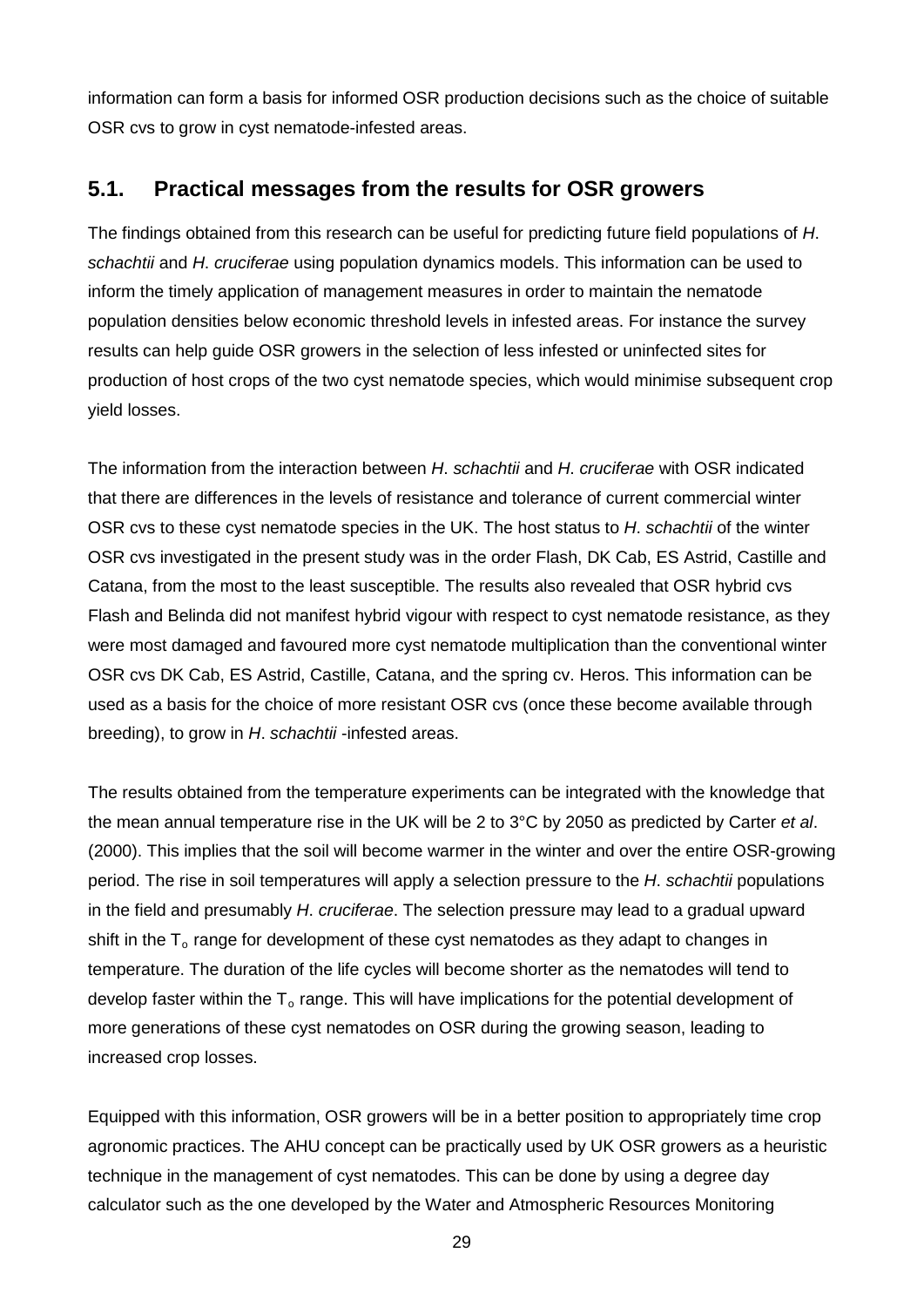Program (WARM) of the Illinois State Water Survey, University of Illinois (Anon, 2012c). Since the AHU or growing degree days is a measure of the nematodes' phenological development; it can be used to estimate the duration of cyst nematode life cycles and guide OSR growers in the choice of management decisions and the timing of application of management measures.

Every cyst nematode species has specific base  $(T_b)$  and  $T_m$  values for development which are known from literature. Hence the AHU can be calculated from the AHU formula described previously using daily records of the minimum  $(T_{min})$  and maximum  $(T_{max})$  temperatures over the developmental period of the cyst nematode species being investigated. The output from the calculation can then be used to estimate the time when the most damaging or vulnerable life stage of the nematode occurs, which will inform the appropriate timing of control measures. However, in order to accurately estimate the duration of a particular cyst nematode species' life cycle, OSR growers would need to choose a starting point to serve as a reference point for the daily recording of the  $T_{min}$  and  $T_{max}$ , which can be a calendar date or a specific biological event called a biofix. The biofix can be the time when, say, the first nematode J2 is detected in the soil or roots of host plants, and can be used as a basis for continuous monitoring of the progress of development of the cyst nematode species until the life cycle is completed.

Oilseed rape growers can also apply the AHU concept by growing cold-adapted crop cvs which can be sown in the autumn in cyst-nematode-infested soil, when soil temperatures are unfavourable for cyst nematode development. The crops would then be able to establish themselves when the nematodes are still dormant and by the time the soil temperatures rise in the spring and become favourable for J2 hatch, the plants will have developed stronger roots and will be less prone to damage which would subsequently reduce yield loss.

Oilseed rape growers can also apply the AHU concept by growing quick-maturing or early crop cvs, which require fewer AHU to complete their growth cycles before cyst nematodes reach damaging levels. This practice can help to reduce cyst nematode-induced crop damage and yield loss.

The AHU concept can also be used to monitor disease/pest out breaks for early warning purposes. This is because as a result of climate change, the rates of development of pests and pathogens are bound to increase when environmental temperatures are high above the  $T_b$  for long periods during the growing season. Oilseed rape growers would then be able to appropriately schedule growing of OSR during periods when the cyst nematode population densities are anticipated to be relatively low. The resultant benefit would be reduced cyst nematode damage and subsequent reduction in cyst nematode management costs.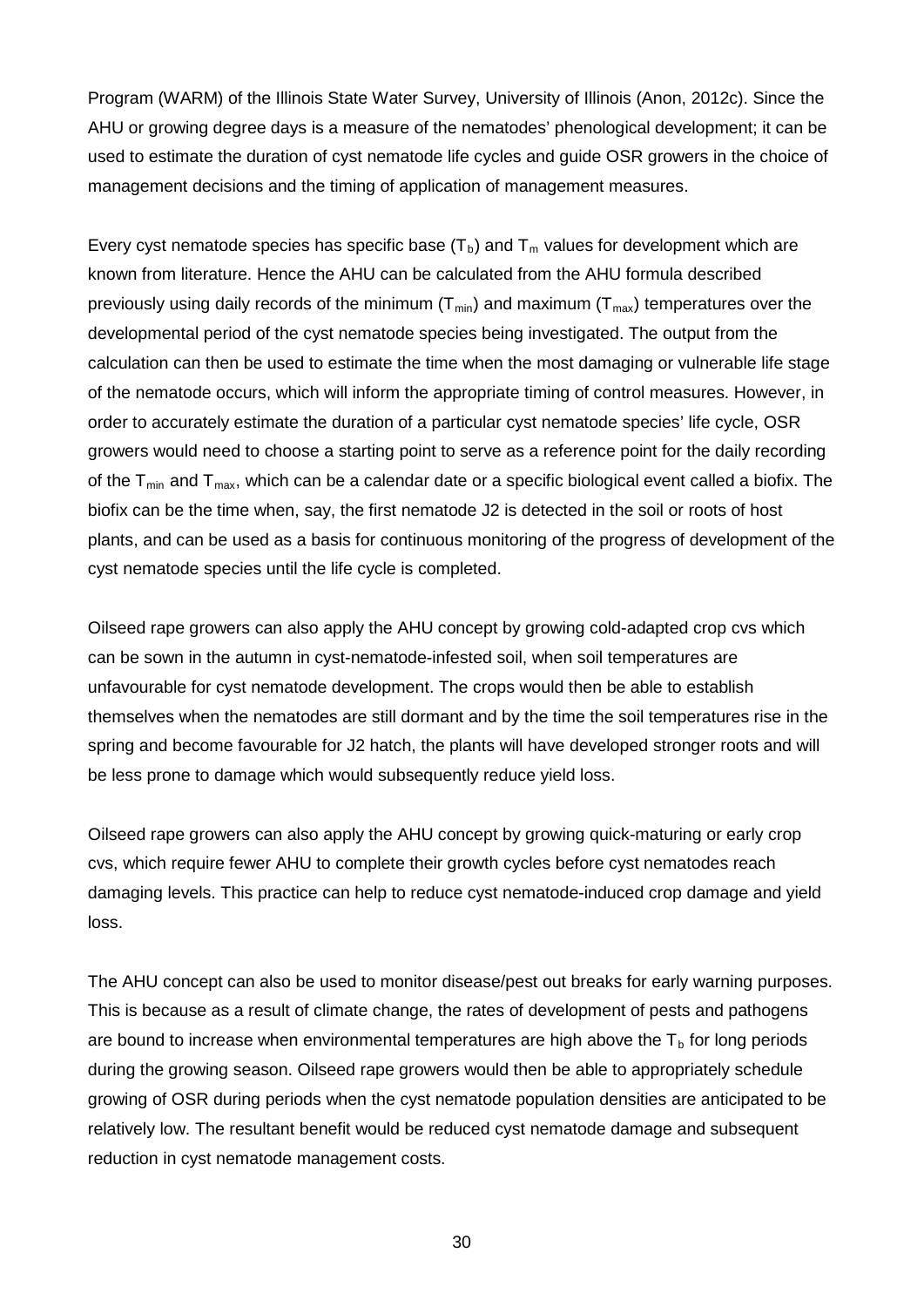Based on the findings from the survey and the knowledge of the life cycles of cyst nematodes, it is suggested that OSR growers should maintain sufficiently long rotations of at least one OSR in four of non-host crops of OSR cyst nematodes such as cereals.

The production of sugar beet in rotation with OSR by some growers as observed from the survey is discouraged, as this could increase population densities of *H*. *schachtii* which could damage subsequent OSR crops.

Oilseed rape growers should also be cautious whilst moving plants and soil during field operations as cyst nematodes could easily be spread from infested to uninfested areas.

The above measures, once cautiously implemented either individually or concertedly, would reduce the spread of cyst nematodes to infested areas, and maintain population densities in infested fields at below damage threshold levels.

## **6. REFERENCES**

- **Aires, A.R., Carvalho, M.D., Barbosa, C. and Rosa, E.** (2009). Suppressing Potato Cyst Nematode, *Globodera rostochiensis*, with extracts of Brassicacea plants. *American Journal of Potato Research* **86**, 327–333.
- **Akhtar, M. and Mahmood, I.** (1994). Potentiality of phytochemicals in nematode control: a review. *Bioresources Technology* **48**, 189–201.
- **Aksoy, H.M. and Mannan, S.** (2004). Biological control of *Heterodera cruciferae* (Tylenchida: Heteroderidae) Franklin 1945 with fluorescent *Pseudomonas* spp. *Journal of Phytopathology* **152**, 514–518.
- **Anon.** (2011). Average carbon footprint in the UK. Available online at: [http://www.climatechangewales.org.uk/public/default.asp.](http://www.climatechangewales.org.uk/public/default.asp) [Accessed in November 2011].
- **Anon.** (2012a). Weather and Climate-Deutscher Wetterdienst Agrarwetter. Available online at: [http://www.dwd.de/bvbw/appmanager.](http://www.dwd.de/bvbw/appmanager) [Accessed April 2012).
- **Anon.** (2012b). California Climate data archive. Available online at: [http://www.c](http://www.dwd.de/bvbw/appmanager)alclim.dri.edu/nwslist.html. [Accessed April 2012).

**Anon** (2012 c). Prairie Research Institute, University of Illinois at Urbana-Champaign. Water and Atmospheric Resources Monitoring Program (WARM). Available online at:

[http://www.isws.illinois.edu/warm/pestdata/.](http://www.isws.illinois.edu/warm/pestdata/)

**Bellostas, N., Sorensen, J.C. and Sorensen, H.** (2007) Profiling glucosinolates in vegetative and reproductive tissues of four *Brassica* species of the U-triangle for their biofumigation potential. *Journal of the Science of Food and Agriculture* **87**, 1,586–1,594.

**Berry, P.M. and Spink, J.H.** (2006). A physiological analysis of oilseed rape yields: Past and future. *Journal of Agricultural Science* **144**, 381–392.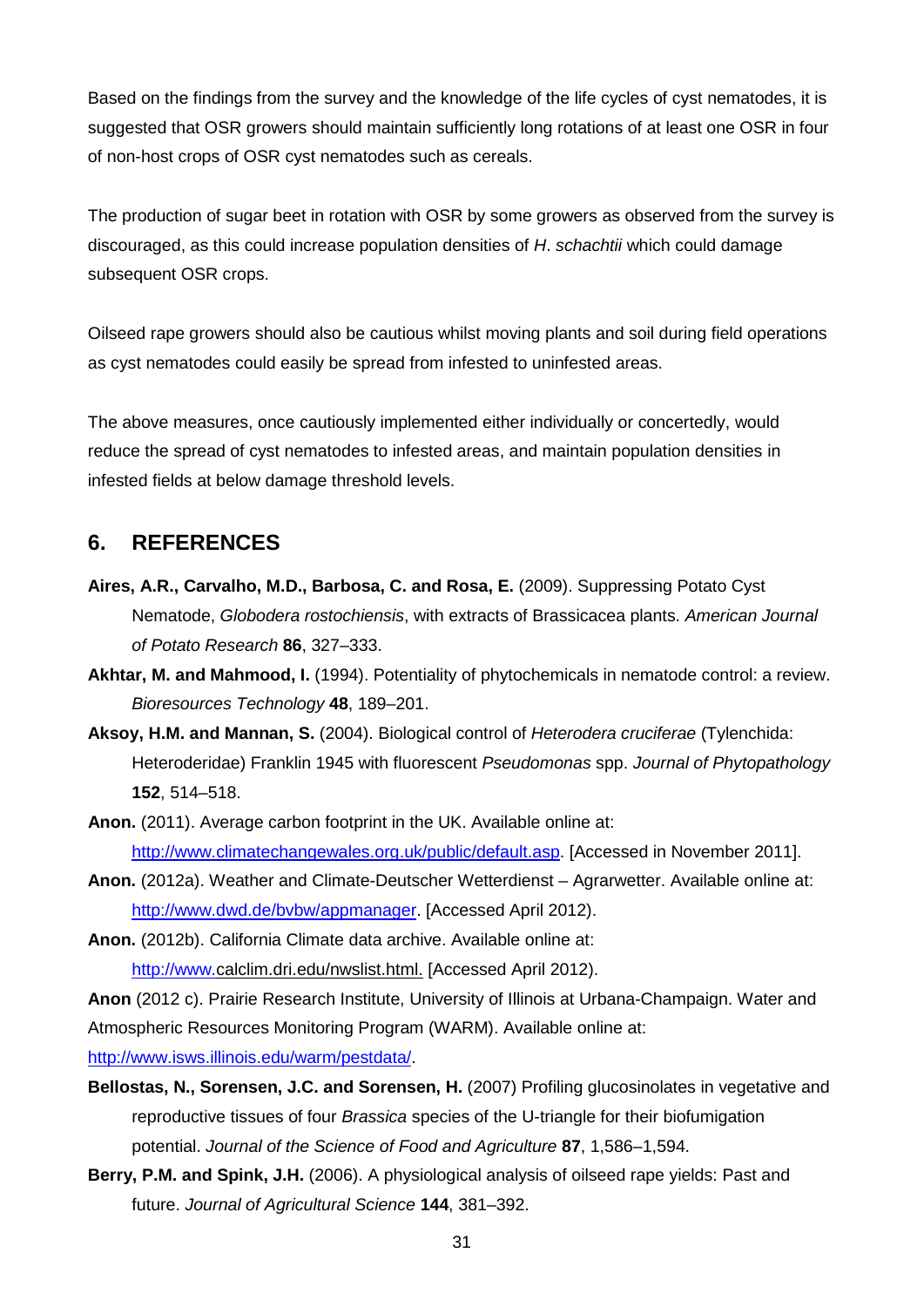- **Bhattacharya, D. and Goswami, B.K.** (1987). A study on the comparative efficiency of neem and ground nut oil cakes against the root-knot nematode, *Meloidogyne incognita* as influenced by microorganisms on sterilised and unsterilised soil. *Indian Journal of Nematology* **17**, 81–83.
- **Block, E., Naganathan, S., Putman, D. and Zhao, S.H.** (1992). Allium chemistry; HPLC analysis of thiosulphinates from onion, garlic, wild garlic (ramsoms), leek, scallion, shallot, elephant (great headed) garlic, chive and Chinese chive. Uniquely high allyl to methyl ratios in some garlic samples. *Journal of Agriculture and Food Chemistry* **40**, 2,418–2,430.
- **Bongers, T.** (1990). The maturity index: an ecological measure of environmental disturbance based on nematode species composition. *Oecologia* **83**, 14–19.
- **Bowen, S.A.** (1988). Aspects of the population biology of cyst nematode species infecting oilseed rape. A Ph.D thesis submitted to the Council for National Academic Awards, Luton College of Higher Education for the award of the degree of Doctor of Philosophy.
- **Bunting, E.S.** (1984). Oilseed rape in perspective: with particular reference to crop expansion and distribution in England 1973–1983. *Aspects of Applied Biology* **6**, 11–21.
- **Buskov, S., Serra, B., Rosa, E., Sorensen, H. and Sorensen, J.C.** (2002). Effects of intact glucosinolates and products produced from glucosinolates in myrosinase-catalyzed hydrolysis on the potato cyst nematode (*Globodera rostochiensis* cv. Woll). *Journal of Agricultural Food Chemistry* **50**, 690–695.
- **Carter, T.R., Hulme, M., Crossley, J.F., Malyshev, S., New, M.G., Schlesinger, M.E. And Tuomenvirta, H.** (2000). Climate change in the 21<sup>st</sup> century: Interim characterisations based on the new IPCC emissions scenarios. *Finnish Environment Institute Report N*o. 433, Helsinki, Finland, 148 pp.
- **Caswell-Chen, E.P., Williamson, V.M. and Wu, F.F.** (1992). Random Amplified Polymorphic DNA analysis of *Heterodera cruciferae* and *H*. *schachtii* populations. *Journal of Nematology* **24**, 343–351.
- **Chitwood, D.J.** (2002). Phytochemical-based strategies for nematode control. *Annual review of Phytopathology* **40**, 221–249.
- **Coelho, L., Mitchell, D.J. and Chellemi, D.O.** (2001). The effect of soil moisture and cabbage amendment on the thermoinactivation of *Phytophthora nicotianae*. *European Journal of Plant Pathology* **107**, 883–894.
- **Cowan, W.S., Janisiewicz, W.J., Klein, J.D. and Sams, C.E.** (1999). Strategy for combining heat treatment, calcium infiltration and biological control to reduce post harvest decay of gala apple. *Hortcultural Science* **34**, 700–704.
- **D' Addabbo, T., Sasanelli, N., Greco, N., Stea, V. and Brandonisio, A.** (2005). Effect of water, soil temperatures and exposure times on the survival of the sugar beet cyst nematode, *Heterodera schachtii*. *Phytopathology* **95**, 339–344.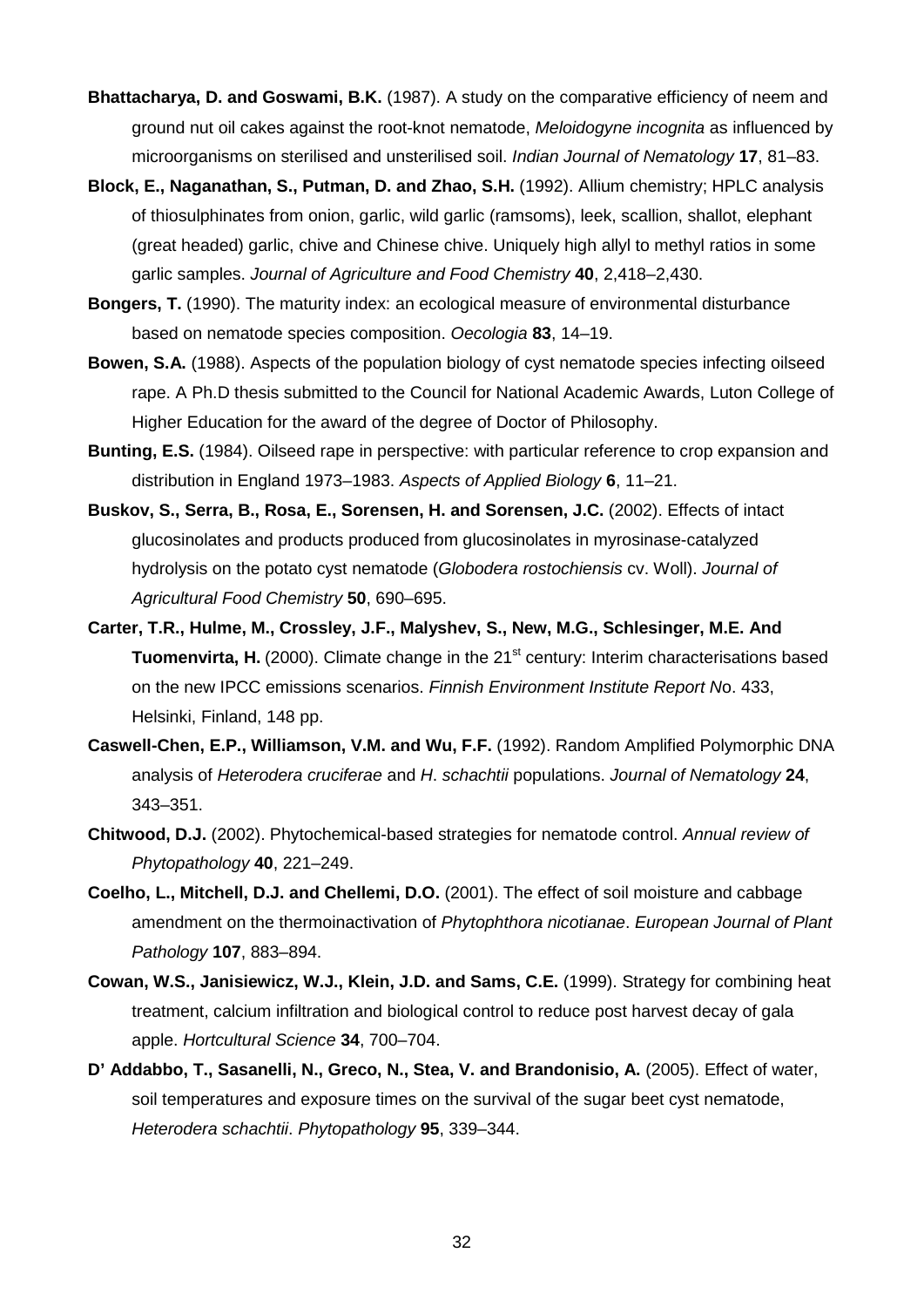- **Danquah, W.B.** (2012). The use of plant-derived compounds in the management of the potato cyst nematode, *Globodera pallida*. A Ph.D thesis submitted to Harper Adams University College, United Kingdom for the award of the degree of Doctor of Philosophy.
- **De Grisse, A.** (1969). Redescription ou modifications de quelques techniques utilisées dans l'étude des nematodes phytoparasitaires. *Mededelingen Rijksfaculteit der Landbouwwetenschappen Gent* **34**, 351–369.
- **De Vries, S., Giller, K., Van Ittersum, M. and Van de Ven, G.** (2008). Comparing biofuel cropping options by means of sustainability indicators. *8th European IFSA Symposium*, 6 –10 July 2008, Clermont-Ferrand (France).
- **DEFRA, (Department for Environment, Food and Rural Affairs).** (2003). Oilseed rape survey report 2002. Available online at: http://statistics.defra.gov.uk/esg/reports/oilfinalpdf. [Accessed February 2009].
- **DEFRA, (Department for Environment, Food and Rural Affairs).** (2011). Oilseed rape survey report 2010. Available online at: http://statistics.defra.gov.uk/esg/reports/oilfinalpdf. [Accessed December 2011].
- **Europa.** (1991). Council Directive 91/414/EEC of July 1991 concerning the placing of plant protection products on the market. Available online at: [http://eurlex.europa.eu/en/index.htm.](http://eurlex.europa.eu/en/index.htm) [Accessed in November 2011].
- **Evans, K.** (1984). Cyst nematode problems on oilseed rape. *Aspects of Applied Biology* **6**, 275– 279.
- **Evans, K. and Haydock, P. P. J.** (1990). A review of tolerance by potato plants of cyst nematode attack, with consideration of what factors may confer tolerance and methods of assaying and improving it in crops. *Annals of Applied Biology* **117**, 703–740.
- **Evans, K. and Russell, M.D.** (1993). The population dynamics in microplots of brassica and beet cyst nematodes in rotations which include oilseed rape. *Nematologica* **39**, 411–414.
- **Fahey, J.W., Zalcmann, A.T. and Talalay, P.** (2001). The chemical diversity and distribution of glucosinolates and isothiocyanates among plants. *Phytochemistry* **56**, 5–51.
- **Fleming, C.C., Turner, S.J., Powers, T.O. and Szalansky, A.L.** (1998). Diagnostics of cyst nematodes: use of polymerase chain reaction to determine species and estimate population level. *Aspects of Applied Biology* **52**, 375–382.
- **Forrest, J.M.S.** (1989). The effects of desiccation and root diffusate from potato and mustard on eggs of white potato cyst nematode, *Globodera rostochiensis*. *Annals of Applied Biology* **114**, 215–219.
- **Griffin, G.D.** (1988). Factors affecting the biology and pathogenicity of *Heterodera schachtii* on sugar beet. *Journal of Nematology* **20**, 396–404.
- **Haley, A.B.** (2004). The natural decline of potato cyst nematodes in the absence of a host crop and their movement by cultivation operations. A Ph.D Thesis submitted to Harper Adams University College for the award of the degree of Doctor of Philosophy.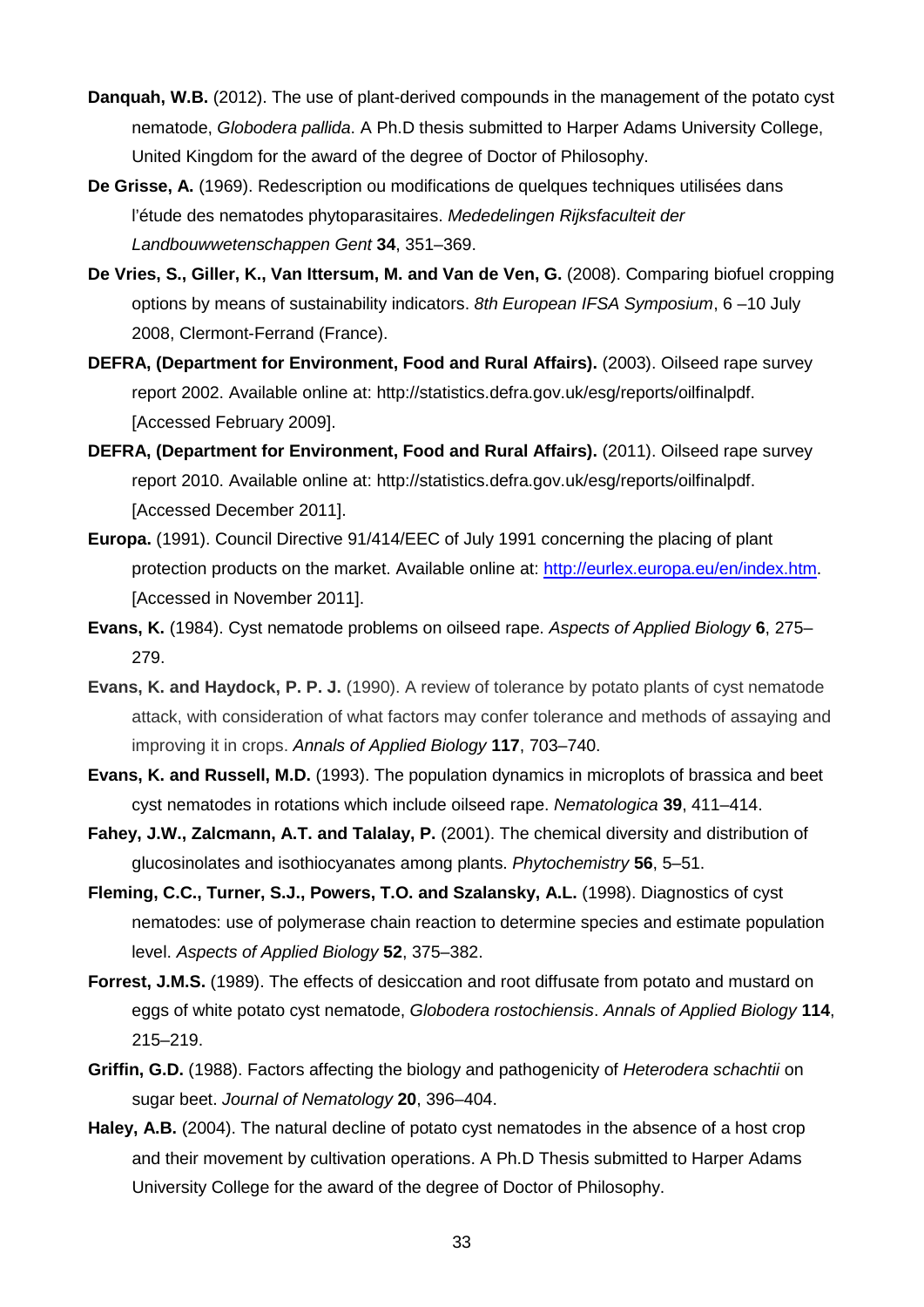- **Halkier, B.A. and Gershenzon, J.** (2006). Biology and biochemistry of Glucosinolates. *Annual Review of Plant Biology* **57**, 303–333.
- **Harris, P.G.W. and Evans, K.** (1988). Field investigation of the responses to nematicide treatment of three winter oilseed rape cultivars infested by *Heterodera cruciferae. Crop Protection* **7**,137–142.
- **Harris, P.G.W. and Winfield, A.L.** (1985). Chemical control of the brassica cyst nematode (*Heterodera cruciferae*) on winter oilseed rape. Tests of Agrochemicals and Cultivars no. 6. *Annals of Applied Biology* **106**, supplement), 14–15.
- **Haydock, P.P.J. and Evans, K.** (1998). Management of potato cyst nematodes in the UK: an integrated approach? *Outlook on Agriculture* **27**, 253–260.
- **Hillnhütter, C., Sikora, R.A. and Oerke, C.E.** (2011). Influence of different levels of resistance or tolerance in sugar beet cultivars on complex interactions between *Heterodera schachtii* and *Rhizoctonia solani*. *Nematology* **18**, 319–332.
- **Holgardo, R. and Magnusson, C.** (2010). Management of PCN (*Globodera* spp.) populations under Norwegian conditions. *Aspects of Applied Biology* **103**, 85–92.
- **Isman, M.B.** (2006). Botanical insecticides, deterrents and repellents in modern agriculture and an increasingly regulated world. *Annual Review of Entomology* **51**, 45–66.
- **Jabbari, H. and Niknam, G.** (2008). SEM observations and morphometrics of the cabbage cyst nematode, *Heterodera cruciferae*, Franklin, 1945, collected where brassica spp. are grown in Tabriz, Iran. *Turkish Journal of Zoology* **32**, 253–262.
- **Kerry, B.R.** (1987). Biological control. In: **Brown, R.H. and Kerry, B.R.** (Eds). Principles and practice of nematode control in crops. Academic Press, Australia. pp. 233–264.
- **Kirkegaard, J.A., Gardner, P.A., Desmarchelier, J.M., Angus, J.F.** (1993) Biofumigation using *Brassica* species to control pests and diseases in horticulture and agriculture. In: Wratten, M. and Mailer, R.J. (Eds.), 9<sup>th</sup> Australian Research Assembly on *Brassicas. British Society for Plant Pathology, Agricultural Research Institute*, *Wagga Wagga*. pp. 77–82.
- **Lazzeri, L., Tacconi, R. and Palmieri, S.** (1993). *In vitro* activity of some glucosinolates and their reaction-products toward a population of the nematode *Heterodera schachtii*. *Journal of Agricultural and Food Chemistry* **41**, 825–829.
- **Lord, J.S., Lazzeri, L., Atkinson, H.J. and Urwin, P.E.** (2011). Biofumigation for control of pale potato cyst nematodes: Activity of brassica leaf extracts and green manures on *Globodera pallida in vitro* in soil. *Journal of Agricultural and Food Chemistry* **59**, 7,882–7,890.
- **Martin, T.J., Turner, S.J. and Fleming, C.C.** (2007). Management of the potato cyst nematode (*Globodera pallida*) with biofumigants/stimulants. *Communications in Agricultural and Applied Biological Science* **72**, 671–675.
- **Matthiessen, J. N. and Kirkegaard, J. A.** (2006). Biofumigation and enhanced biodegradation: opportunity and challenge in soil-borne pest and disease management. *Critical Review in Plant Science* **22**, 235–265.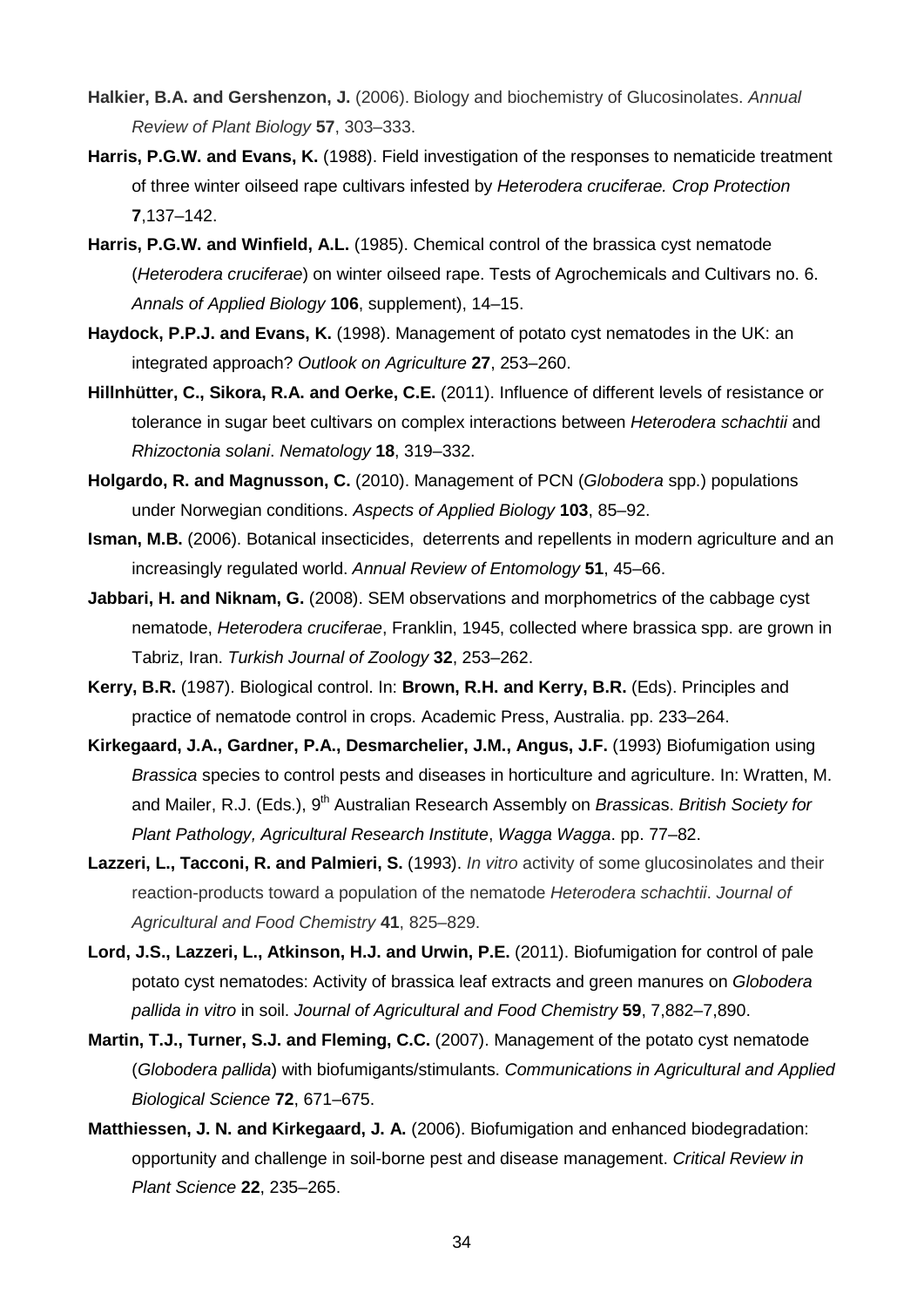- **McMeekin, A.** (2010). European biofuels to 2020 and beyond. Final Project Report, *Sustainable Consumption Institute*, *University of Manchester*. 92 pp.
- **Mennan, S., Aksoy, H.M. and Ecevit, O.** (2005). Antagonistic effect of *Fusarium oxysporum* on *Heterodera cruciferae*. *Journal of Phytopathology* **153**, 221–225.
- **Mills, P., Hilton, S., Bennett, A., Atwood, R., Bending, G. and Chandler, D.** (2009). Impact of shortened rotations on rhizosphere microbial populations on oilseed rape. *Aspects of Applied Biology* **91**, 29–32.
- **Mulvey, R, H.** (1972). Identification of *Heterodera* cysts by terminal and cone top structures. *Canadian Journal of zoology* **50**, 1,277–1,292.
- **Murphy, P.W. and Doncaster, P.P.** (1957). A culture method for soil meiofauna and its application to the study of nematode predators. *Nematologica* **2**, 204–214.
- **Noling, J.W.** (1997). Movement and toxicity of nematicides in the plant root zone. *Fact sheet ENY-041, Department of Entomology and Nematology, Florida Cooperative Extension Service, Institute of Food and Agricultural Sciences (IFAS), University of Florida.* 8 pp.
- **Perry, R. N.** (1994). Studies on nematode sensory perception as a basis for novel control strategies. *Fundamental and Applied Nematology*. **17**, 199–202.
- **Schmitt, D.P. and Ferris, H.** (1998). Pathogenicity and damage levels. In: Sharma, S.B. (Ed). *The cyst nematodes*. London UK, Kluwer Academic Publishers. pp. 83–122.
- **Scholte, K. and Vos, J.** (2000). Effects of potential trap crops and planting date on soil infestation with potato cyst nematodes and root-knot nematodes. *Annals of Applied Biology* **137**, 153– 164.
- **Shepherd, A. M.** (1962). The emergence of larvae from cysts in the genus *Heterodera*. Technical Communication No. 32. *Commonwealth Bureau of Helminthology*. St. Albans, Hertfordshire. Commonwealth Agriculture No. 32 Bucks. Farnham Royal, England. 90 pp.
- **Southey, J.F.** (1986). Laboratory methods for work with plant and soil nematodes (5<sup>th</sup> Edition) London, HMSO.
- **Stefanovska, T. and Pidlisnyuk, V.** (2009). Challenges to grow oilseed rape *Brassica napus* in sugar beet rotations. *Communications in Agricultural and Applied Biological Sciences* **74**, 573–579.
- **Subedi, M. and Fullen, M.A.** (2009). Temporal changes in soil temperature at the Hilton Experimental Site, Shropshire, UK (1982-2006): Evidence of a warming trend? *Archives of Agronomy and Soil Science* **55**, 105–113.
- **Sykes, G.B. and Winfield, A.L.** (1966). Studies on brassica cyst nematode *Heterodera cruciferae*. *Nematologica* **12**, 530–538.
- **Timmermans, B.G.H., Vos, J., Stomph, T.J., Van Nieuwburg, J. and Van der Putten, P.E.L.** (2006). Growth duration and root length density of Solanum sisymbriifolium (Lam.) as detereminants of hatching of *Globodera pallida* (Stone). *Annals of Applied Biology* **148**, 213– 222.